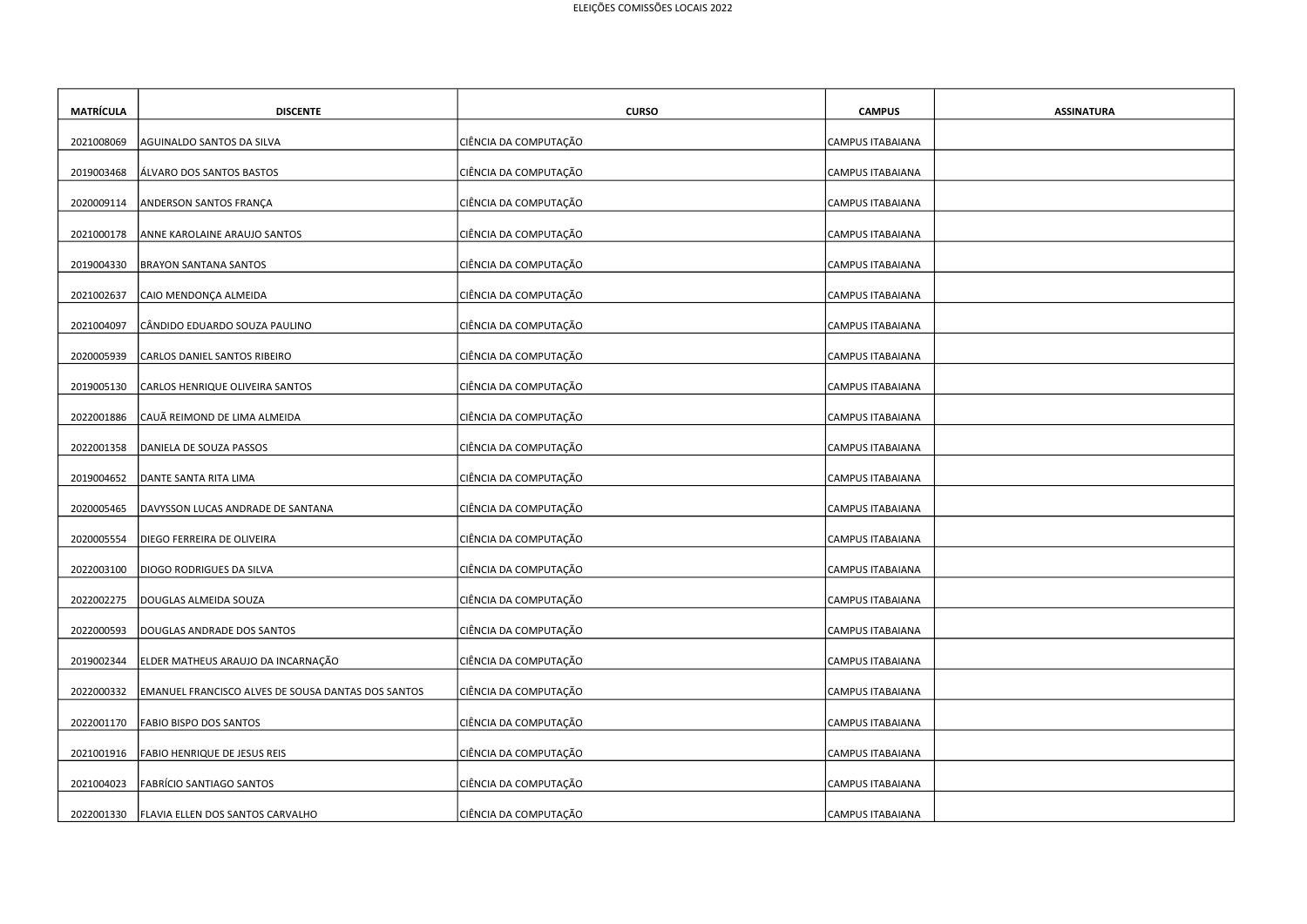| 2020009446 | FRANCISCO CESAR MATEUS LIMA          | CIÊNCIA DA COMPUTAÇÃO | <b>CAMPUS ITABAIANA</b> |
|------------|--------------------------------------|-----------------------|-------------------------|
| 2022001008 | FRANKLIN FERNANDO BERNARDO GOMES     | CIÊNCIA DA COMPUTAÇÃO | CAMPUS ITABAIANA        |
| 2020008322 | GABRIEL DOS SANTOS LIMA              | CIÊNCIA DA COMPUTAÇÃO | CAMPUS ITABAIANA        |
| 2019004250 | <b>GABRIEL MACHADO</b>               | CIÊNCIA DA COMPUTAÇÃO | <b>CAMPUS ITABAIANA</b> |
| 2021001925 | <b>GEOVANE SANTOS ROCHA</b>          | CIÊNCIA DA COMPUTAÇÃO | CAMPUS ITABAIANA        |
| 2019004901 | <b>GEVESSON SILVA SANTANA</b>        | CIÊNCIA DA COMPUTAÇÃO | <b>CAMPUS ITABAIANA</b> |
| 2021004963 | <b>GLADSON LUIZ SANTOS FLORENCIO</b> | CIÊNCIA DA COMPUTAÇÃO | CAMPUS ITABAIANA        |
| 2019002255 | HARRISON KESSON SILVA DE JESUS       | CIÊNCIA DA COMPUTAÇÃO | CAMPUS ITABAIANA        |
| 2020009061 | IAGO BARRETTO SOARES                 | CIÊNCIA DA COMPUTAÇÃO | <b>CAMPUS ITABAIANA</b> |
| 2021001068 | ISABELLA ROBERTA DE FREITAS CUNHA    | CIÊNCIA DA COMPUTAÇÃO | CAMPUS ITABAIANA        |
| 2019004358 | ISRAEL DE JESUS SANTOS               | CIÊNCIA DA COMPUTAÇÃO | CAMPUS ITABAIANA        |
| 2022004242 | <b>ITALO BATISTA DE JESUS</b>        | CIÊNCIA DA COMPUTAÇÃO | CAMPUS ITABAIANA        |
| 2022002088 | IZABEL ÍRIS DE JESUS CORRÊA          | CIÊNCIA DA COMPUTAÇÃO | <b>CAMPUS ITABAIANA</b> |
| 2019003771 | JHÔNATA MACHADO MENEZES              | CIÊNCIA DA COMPUTAÇÃO | CAMPUS ITABAIANA        |
| 2019003074 | JHONATAS BRASIL SANTOS               | CIÊNCIA DA COMPUTAÇÃO | <b>CAMPUS ITABAIANA</b> |
| 2020009992 | JOAB ANDRADE DO NASCIMENTO           | CIÊNCIA DA COMPUTAÇÃO | CAMPUS ITABAIANA        |
| 2022000350 | JOABBE DINIZ SANTOS CUNHA            | CIÊNCIA DA COMPUTAÇÃO | CAMPUS ITABAIANA        |
| 2021004041 | JOÃO FERNANDES SANTOS FILHO          | CIÊNCIA DA COMPUTAÇÃO | CAMPUS ITABAIANA        |
|            |                                      |                       |                         |
| 2020008298 | JOAO GUSTAVO SANTANA CUNHA           | CIÊNCIA DA COMPUTAÇÃO | CAMPUS ITABAIANA        |
| 2022001840 | JOÃO VICTOR FERREIRA SANTANA         | CIÊNCIA DA COMPUTAÇÃO | CAMPUS ITABAIANA        |
| 2019004278 | JOÃO VÍCTOR NUNES SANTOS             | CIÊNCIA DA COMPUTAÇÃO | CAMPUS ITABAIANA        |
| 2022001868 | JOBSON FERNANDO DE ALMEIDA SILVA     | CIÊNCIA DA COMPUTAÇÃO | CAMPUS ITABAIANA        |
| 2019005417 | JOCILENE MARIA DA SILVA              | CIÊNCIA DA COMPUTAÇÃO | CAMPUS ITABAIANA        |
| 2021003984 | JOSE ADRIANO BISPO DOS SANTOS        | CIÊNCIA DA COMPUTAÇÃO | <b>CAMPUS ITABAIANA</b> |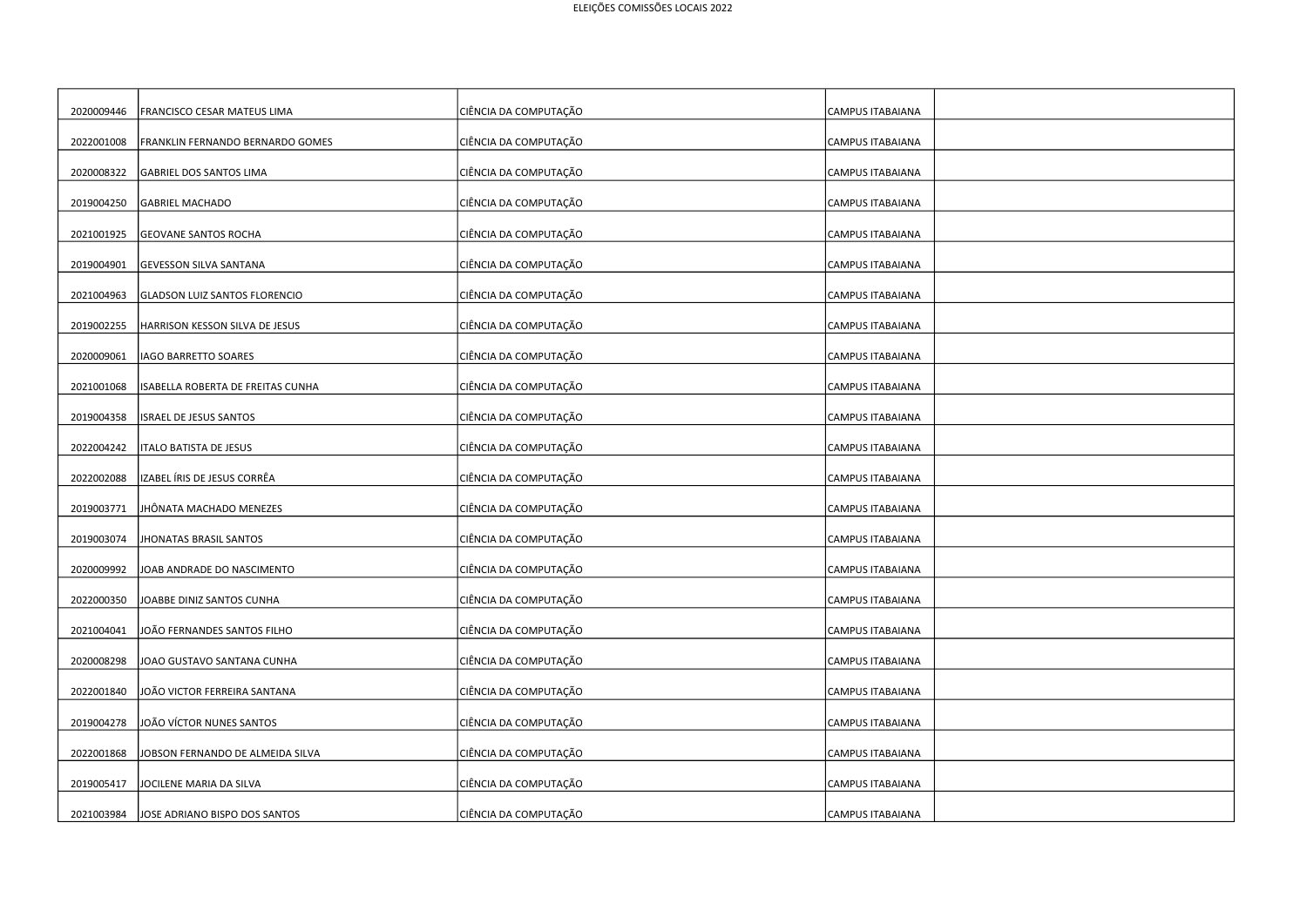| 2022000842 | JOSE ENALDO DANTAS DOS SANTOS      | CIÊNCIA DA COMPUTAÇÃO | <b>CAMPUS ITABAIANA</b> |
|------------|------------------------------------|-----------------------|-------------------------|
| 2020008251 | JOSE HENRIQUE DOS SANTOS           | CIÊNCIA DA COMPUTAÇÃO | CAMPUS ITABAIANA        |
| 2021000202 | JOSE LUCAS OLIVEIRA DE JESUS       | CIÊNCIA DA COMPUTAÇÃO | CAMPUS ITABAIANA        |
| 2022001661 | JOSÉ MARCO MELO NASCIMENTO         | CIÊNCIA DA COMPUTAÇÃO | CAMPUS ITABAIANA        |
| 2022000673 | JOSE MAYCON CARVALHO BARBOSA       | CIÊNCIA DA COMPUTAÇÃO | CAMPUS ITABAIANA        |
| 2019001875 | JOSÉ MESSIAS ALCANTARA VIEIRA HORA | CIÊNCIA DA COMPUTAÇÃO | <b>CAMPUS ITABAIANA</b> |
| 2022001160 | JOSE VENICIO SOUZA ANDRADE         | CIÊNCIA DA COMPUTAÇÃO | CAMPUS ITABAIANA        |
| 2020009105 | KAALY RAYANE MENDONÇA LIMA         | CIÊNCIA DA COMPUTAÇÃO | CAMPUS ITABAIANA        |
| 2021003652 | KAYO GUILHERME DA SILVA MONTEIRO   | CIÊNCIA DA COMPUTAÇÃO | CAMPUS ITABAIANA        |
| 2022003058 | KAYQUE SANTOS SOUZA                | CIÊNCIA DA COMPUTAÇÃO | CAMPUS ITABAIANA        |
| 2019004670 | LEONARDO MATHEUS MONTEIRO ALMEIDA  | CIÊNCIA DA COMPUTAÇÃO | CAMPUS ITABAIANA        |
| 2020005910 | LUCAS CHAGAS SANTOS                | CIÊNCIA DA COMPUTAÇÃO | CAMPUS ITABAIANA        |
| 2020005750 | LUESIA BATISTA DOS SANTOS          | CIÊNCIA DA COMPUTAÇÃO | CAMPUS ITABAIANA        |
| 2021000599 | LUIS MIGUEL FREITAS DE JESUS       | CIÊNCIA DA COMPUTAÇÃO | CAMPUS ITABAIANA        |
|            |                                    |                       |                         |
| 2019004661 | LUIZ EDUARDO ROSA SILVA            | CIÊNCIA DA COMPUTAÇÃO | CAMPUS ITABAIANA        |
| 2022002936 | MARCEL FELIPE SANTOS ARAGÃO        | CIÊNCIA DA COMPUTAÇÃO | CAMPUS ITABAIANA        |
| 2020005812 | MARCO AURÉLIO FONSECA DE SOUZA     | CIÊNCIA DA COMPUTAÇÃO | CAMPUS ITABAIANA        |
| 2022000931 | MARCOS VINICIUS SANTOS             | CIÊNCIA DA COMPUTAÇÃO | CAMPUS ITABAIANA        |
| 2021004810 | MARIA EDUARDA DE JESUS SOUSA       | CIÊNCIA DA COMPUTAÇÃO | CAMPUS ITABAIANA        |
| 2022003728 | MARIA VALDENI MENDONÇA SANTANA     | CIÊNCIA DA COMPUTAÇÃO | CAMPUS ITABAIANA        |
| 2020009731 | MATHEUS ALMEIDA LADISLAU           | CIÊNCIA DA COMPUTAÇÃO | CAMPUS ITABAIANA        |
| 2021004524 | MATHEUS CAVALCANTI DOS SANTOS      | CIÊNCIA DA COMPUTAÇÃO | CAMPUS ITABAIANA        |
| 2019002101 | MAYSON PETHERSON REIS AZEVEDO      | CIÊNCIA DA COMPUTAÇÃO | CAMPUS ITABAIANA        |
| 2022002696 | MIKAEL DOS SANTOS GOIS             | CIÊNCIA DA COMPUTAÇÃO | CAMPUS ITABAIANA        |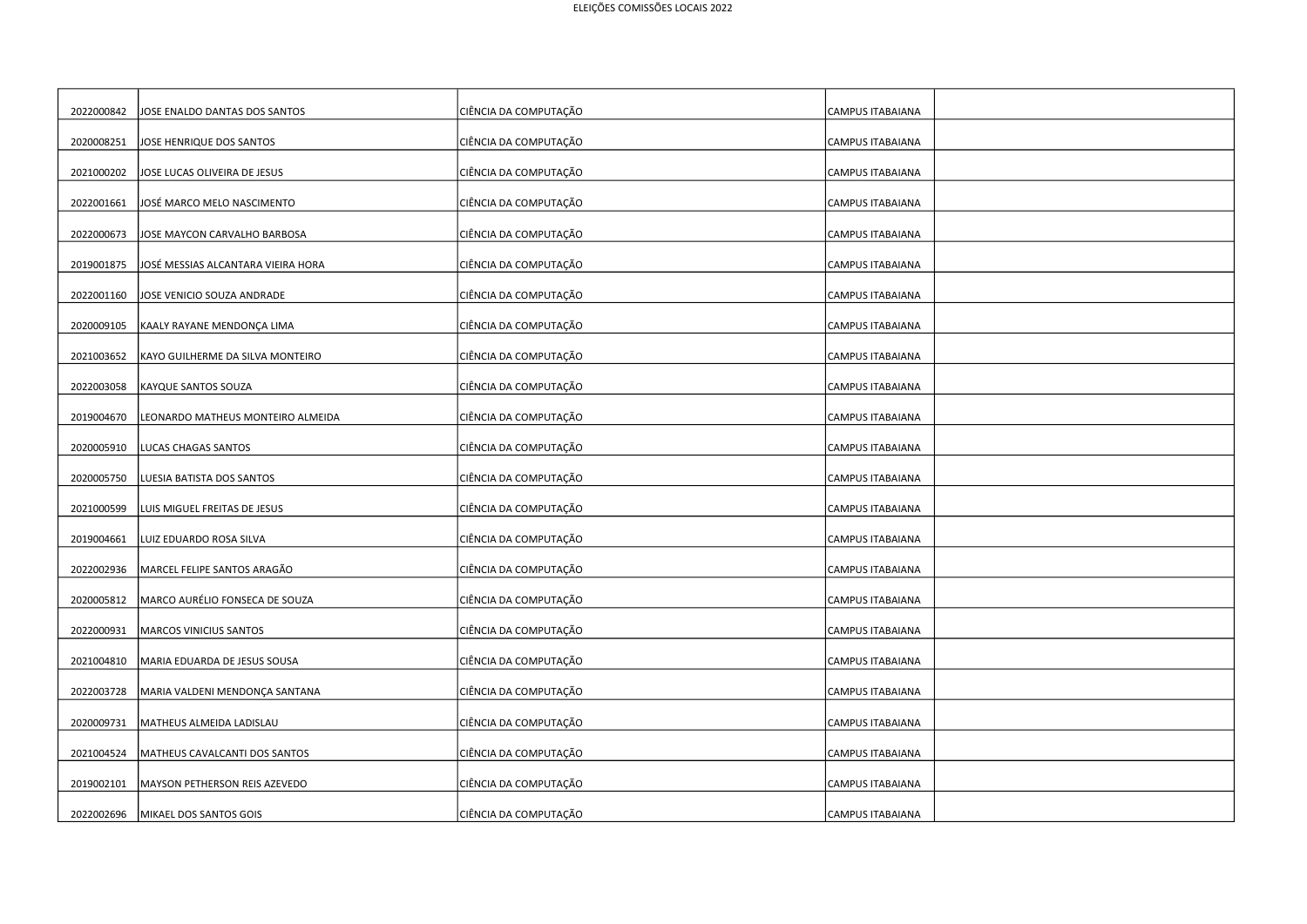| 2022001821 | NATAN JÚNIO LIMA DE JESUS            | CIÊNCIA DA COMPUTAÇÃO | <b>CAMPUS ITABAIANA</b> |
|------------|--------------------------------------|-----------------------|-------------------------|
| 2020006800 | NAYSE DA SILVA SANTOS                | CIÊNCIA DA COMPUTAÇÃO | <b>CAMPUS ITABAIANA</b> |
| 2021003993 | NEEMIAS RIBEIRO DE OLIVEIRA SANTOS   | CIÊNCIA DA COMPUTAÇÃO | CAMPUS ITABAIANA        |
| 2022003209 | PAULO HENRIQUE DOS SANTOS NASCIMENTO | CIÊNCIA DA COMPUTAÇÃO | <b>CAMPUS ITABAIANA</b> |
| 2019001623 | PAULO ROGERIO COSTA SANTANA          | CIÊNCIA DA COMPUTAÇÃO | <b>CAMPUS ITABAIANA</b> |
| 2022003684 | RAFAEL BARROS SANTOS                 | CIÊNCIA DA COMPUTAÇÃO | <b>CAMPUS ITABAIANA</b> |
|            |                                      |                       |                         |
| 2021002619 | RAFAEL DE JESUS CARVALHO             | CIÊNCIA DA COMPUTAÇÃO | <b>CAMPUS ITABAIANA</b> |
| 2022001287 | RAIMUNDO JÚNIO SANTOS                | CIÊNCIA DA COMPUTAÇÃO | <b>CAMPUS ITABAIANA</b> |
| 2022004270 | RICARDO NASCIMENTO DOS SANTOS        | CIÊNCIA DA COMPUTAÇÃO | <b>CAMPUS ITABAIANA</b> |
| 2020009787 | ROBERTO FERNANDO DOS SANTOS          | CIÊNCIA DA COMPUTAÇÃO | <b>CAMPUS ITABAIANA</b> |
| 2020005714 | <b>ROKENEDY LIMA PASSOS</b>          | CIÊNCIA DA COMPUTAÇÃO | <b>CAMPUS ITABAIANA</b> |
| 2020008340 | RONE CLAY OLIVEIRA ANDRADE           | CIÊNCIA DA COMPUTAÇÃO | CAMPUS ITABAIANA        |
| 2021000220 | SABRINY CAVALCANTE DANTAS            | CIÊNCIA DA COMPUTAÇÃO | <b>CAMPUS ITABAIANA</b> |
| 2021001881 | SERGIO MAURICIO RAPOSO NETO          | CIÊNCIA DA COMPUTAÇÃO | <b>CAMPUS ITABAIANA</b> |
| 2022004538 | TALYSON RODRIGUES SILVA NASCIMENTO   | CIÊNCIA DA COMPUTAÇÃO | <b>CAMPUS ITABAIANA</b> |
| 2020005901 | TARCIO HENRIQUE DIAS VENANCIO        | CIÊNCIA DA COMPUTAÇÃO | <b>CAMPUS ITABAIANA</b> |
| 2019001285 | TARCÍSIO DA SILVA LIMA               | CIÊNCIA DA COMPUTAÇÃO | <b>CAMPUS ITABAIANA</b> |
| 2022000109 | TERCIA DUANE DOS SANTOS SANTANA      | CIÊNCIA DA COMPUTAÇÃO | <b>CAMPUS ITABAIANA</b> |
| 2020005859 | WAGNER SANTOS ANDRADE                | CIÊNCIA DA COMPUTAÇÃO | <b>CAMPUS ITABAIANA</b> |
| 2022003334 | WÉSIO PASCOAL MESSIAS COELHO         | CIÊNCIA DA COMPUTAÇÃO | <b>CAMPUS ITABAIANA</b> |
| 2022004369 | <b>WESLEY DOS SANTOS</b>             | CIÊNCIA DA COMPUTAÇÃO | <b>CAMPUS ITABAIANA</b> |
| 2019004518 | <b>WILLIAM REZENDE SANTOS</b>        | CIÊNCIA DA COMPUTAÇÃO | <b>CAMPUS ITABAIANA</b> |
| 2018003516 | ALLAN KARDEK SANTANA CARVALHO        | LOGÍSTICA             | <b>CAMPUS ITABAIANA</b> |
| 2018003490 | AMANDA MENEZES DOS SANTOS            | LOGÍSTICA             | CAMPUS ITABAIANA        |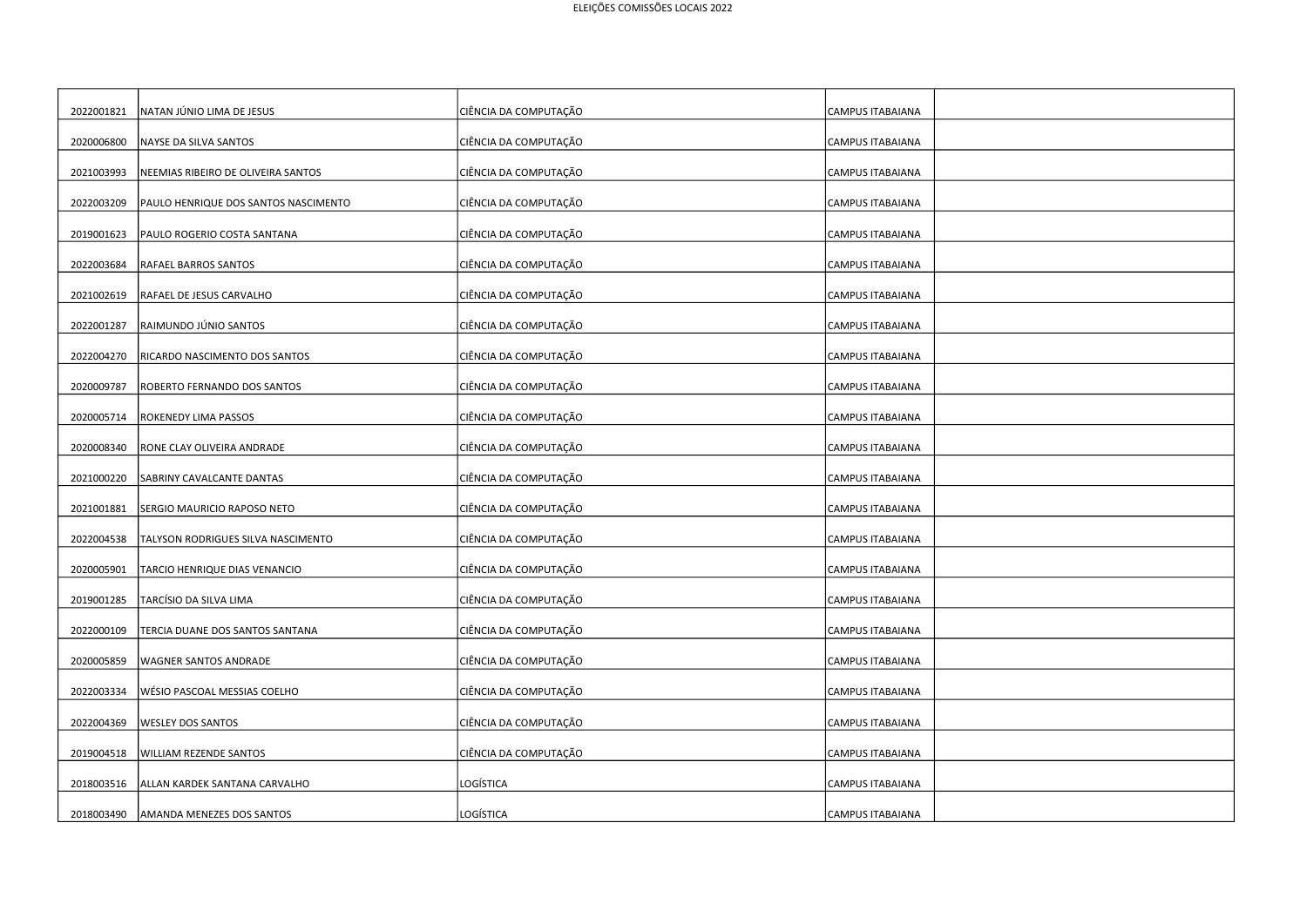| 2021001854 | AMILLI JULIANE DOS SANTOS GONÇALVES      | LOGÍSTICA        | CAMPUS ITABAIANA        |
|------------|------------------------------------------|------------------|-------------------------|
| 2018007032 | ANA KATIA LIMA DA COSTA                  | LOGÍSTICA        | CAMPUS ITABAIANA        |
| 2021007562 | ANDERSON SANTOS CARVALHO                 | LOGÍSTICA        | CAMPUS ITABAIANA        |
| 2019005515 | ANE KARINE DE JESUS FILOMENO             | <b>LOGÍSTICA</b> | <b>CAMPUS ITABAIANA</b> |
|            | 2016111540075 ANTONIO JOSE DOS SANTOS    | LOGÍSTICA        | CAMPUS ITABAIANA        |
|            | 2017111540162 BEATRIZ DOS SANTOS FONSECA | LOGÍSTICA        | <b>CAMPUS ITABAIANA</b> |
| 2022003147 | BIANCA CAROLINA DE OLIVEIRA SANTOS       | LOGÍSTICA        | CAMPUS ITABAIANA        |
| 2020004744 | <b>BRENO DOS SANTOS ROMA</b>             | LOGÍSTICA        | CAMPUS ITABAIANA        |
| 2021000650 | BRENO SILVA DE LIMA                      | LOGÍSTICA        | <b>CAMPUS ITABAIANA</b> |
| 2018003777 | BRUNA STEFANNY ALMEIDA SANTOS            | LOGÍSTICA        | CAMPUS ITABAIANA        |
| 2021001086 |                                          | LOGÍSTICA        |                         |
| 2021005684 | <b>BRUNO SANTOS CUNHA</b>                | <b>LOGÍSTICA</b> | CAMPUS ITABAIANA        |
|            | CAIO GABRIEL LIMA TEMOTEO                |                  | CAMPUS ITABAIANA        |
| 2021008800 | CAROLAINE DOS SANTOS ALVES               | LOGÍSTICA        | <b>CAMPUS ITABAIANA</b> |
| 2020008986 | CLAUDIA MENEZES ALMEIDA                  | LOGÍSTICA        | CAMPUS ITABAIANA        |
| 2018007103 | <b>CLAUDIANE CORREIA</b>                 | LOGÍSTICA        | CAMPUS ITABAIANA        |
| 2022001090 | <b>CLEVERTON SENA SANTOS</b>             | LOGÍSTICA        | CAMPUS ITABAIANA        |
| 2019005210 | CLEVERTON SOUZA SANTANA JUNIOR           | LOGÍSTICA        | CAMPUS ITABAIANA        |
| 2022001269 | DANIELLE DOS SANTOS ALVES                | LOGÍSTICA        | <b>CAMPUS ITABAIANA</b> |
| 2022000388 | DANILO DOS SANTOS NASCIMENTO             | <b>LOGÍSTICA</b> | CAMPUS ITABAIANA        |
| 2019005300 | DAYSE HEVANY ANDRADE DE SANTANA          | LOGÍSTICA        | CAMPUS ITABAIANA        |
| 2022003030 | DEISE DOS SANTOS NASCIMENTO              | <b>LOGÍSTICA</b> | CAMPUS ITABAIANA        |
| 2018007014 | DERNIVÂNIA SANTOS SILVA                  | LOGÍSTICA        | <b>CAMPUS ITABAIANA</b> |
| 2021000249 | EDINALDO NASCIMENTO DE JESUS             | LOGÍSTICA        | <b>CAMPUS ITABAIANA</b> |
| 2018003650 | ELIANE RIBEIRO DA SILVA                  | LOGÍSTICA        | <b>CAMPUS ITABAIANA</b> |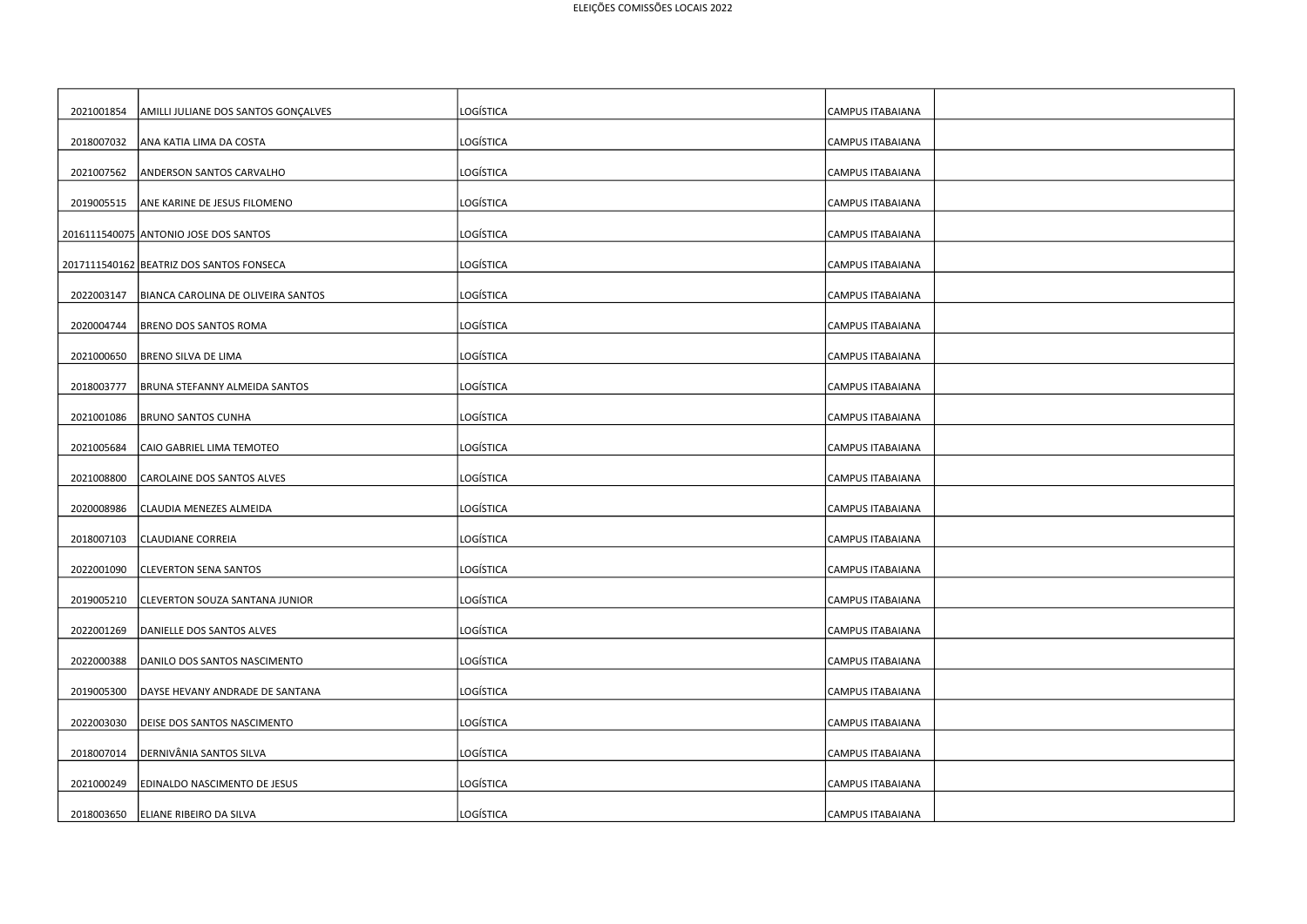| 2018007328 | <b>ELIAQUIM SANTOS SILVA</b>                      | LOGÍSTICA        | CAMPUS ITABAIANA        |
|------------|---------------------------------------------------|------------------|-------------------------|
| 2021001077 | ELISSON LUCAS ANJOS DE MENEZES                    | LOGÍSTICA        | CAMPUS ITABAIANA        |
| 2021008819 | ELTON CAIQUE DE ANDRADE SANTOS                    | LOGÍSTICA        | CAMPUS ITABAIANA        |
| 2020007156 | <b>EROS MELO PALMEIRA DOS SANTOS</b>              | LOGÍSTICA        | <b>CAMPUS ITABAIANA</b> |
|            | 2013111540070 FABIANO DE MELO SIQUEIRA            | LOGÍSTICA        | CAMPUS ITABAIANA        |
| 2021001095 | <b>FABIO JOSE LIMA</b>                            | LOGÍSTICA        | CAMPUS ITABAIANA        |
| 2019002540 | <b>FERNANDO MECENAS MOURA</b>                     | LOGÍSTICA        | CAMPUS ITABAIANA        |
| 2021008793 | GABRIEL DE OLIVEIRA ALMEIDA                       | LOGÍSTICA        | CAMPUS ITABAIANA        |
| 2021001863 | <b>GARDENIA DE ANDRADE</b>                        | LOGÍSTICA        | CAMPUS ITABAIANA        |
| 2022003307 | <b>GENILSON SANTOS DE JESUS</b>                   | LOGÍSTICA        | CAMPUS ITABAIANA        |
| 2022001652 | <b>GEOVANA SANTOS SOBRAL</b>                      | LOGÍSTICA        | CAMPUS ITABAIANA        |
| 2021008775 | <b>GERCICA OLIVEIRA DOS SANTOS</b>                | LOGÍSTICA        | CAMPUS ITABAIANA        |
| 2018007168 | <b>GLEICIANE LEITE PASSOS</b>                     | LOGÍSTICA        | CAMPUS ITABAIANA        |
| 2019005426 | IAGO TIERRE DE OLIVEIRA SANTOS                    | LOGÍSTICA        | CAMPUS ITABAIANA        |
| 2022001797 | IGOR LUIZ DE MENEZES PEREIRA                      | LOGÍSTICA        | CAMPUS ITABAIANA        |
| 2022000566 | IVALDO JOSE REZENDE SILVA                         | LOGÍSTICA        | CAMPUS ITABAIANA        |
| 2018003570 | JAINE DE JESUS                                    | LOGÍSTICA        | <b>CAMPUS ITABAIANA</b> |
| 2022000323 | JARISSON ALMEIDA FREIRE                           | LOGÍSTICA        | CAMPUS ITABAIANA        |
| 2018007023 | JEAN CARLOS DA SILVA CRUZ                         | LOGÍSTICA        | CAMPUS ITABAIANA        |
| 2022001080 | JEFERSON FERREIRA SANTOS                          | LOGÍSTICA        | CAMPUS ITABAIANA        |
| 2021008953 | JEFFERSON FERREIRA MOREIRA                        | <b>LOGÍSTICA</b> | CAMPUS ITABAIANA        |
| 2021005568 | JESSELANIA ANDREZA SILVA DOS SANTOS SAMPAIO       | LOGÍSTICA        | <b>CAMPUS ITABAIANA</b> |
| 2021001872 | JOSÉ DANILO COSTA FERREIRA                        | LOGÍSTICA        | CAMPUS ITABAIANA        |
|            | 2015111540204 JOSÉ MAURÍCIO DOS SANTOS NASCIMENTO | LOGÍSTICA        | CAMPUS ITABAIANA        |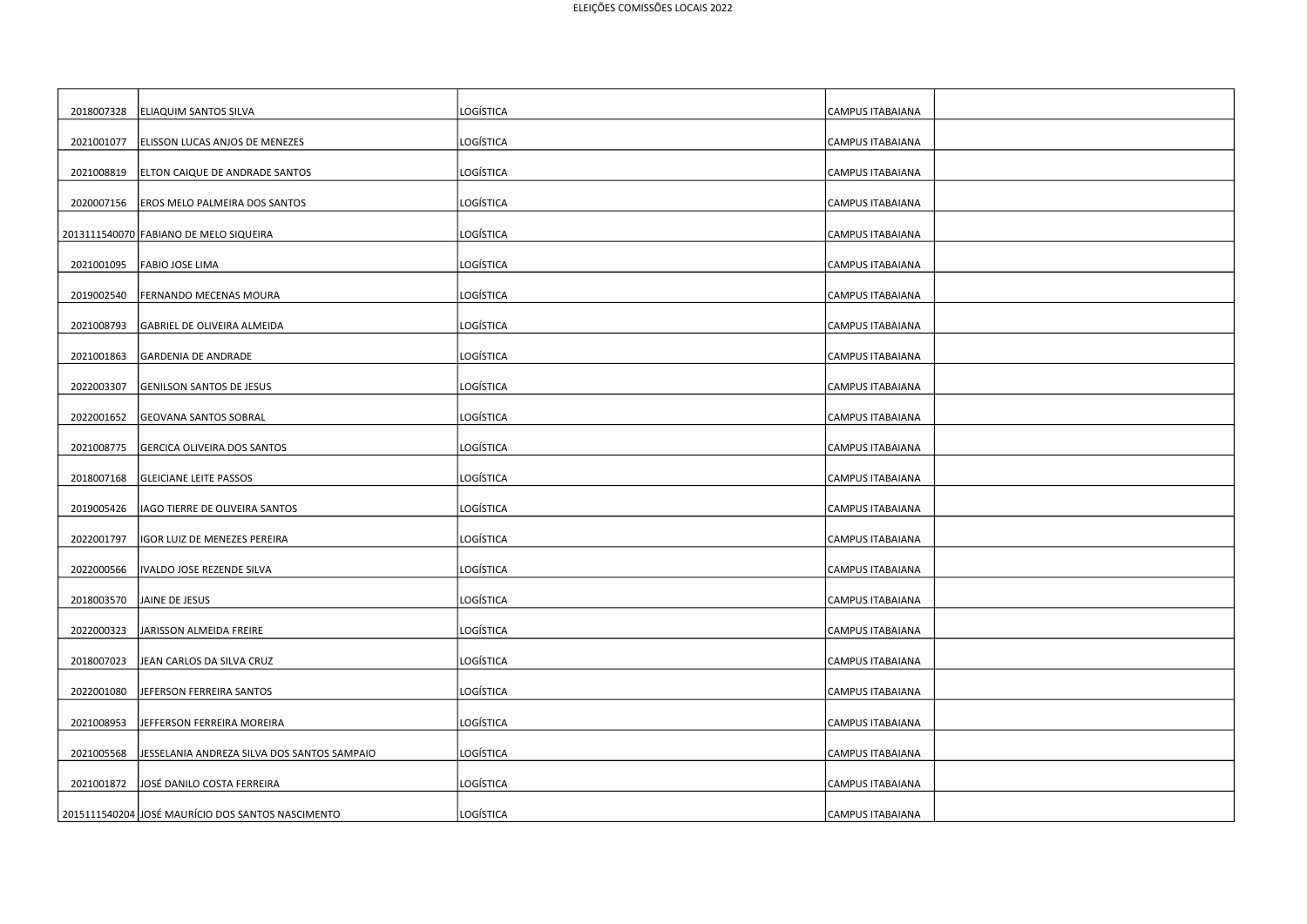| 2018006993 | JOYCE LIMA TAVARES                            | LOGÍSTICA        | CAMPUS ITABAIANA        |
|------------|-----------------------------------------------|------------------|-------------------------|
| 2020007011 | <b>KAROLINE SANTOS ARAUJO</b>                 | LOGÍSTICA        | CAMPUS ITABAIANA        |
|            | 2016111540245 LEILIANE CARLA DOS SANTOS       | LOGÍSTICA        | CAMPUS ITABAIANA        |
| 2019001534 | LEYLA REJANE SANTOS BARBOSA                   | LOGÍSTICA        | CAMPUS ITABAIANA        |
| 2019001383 | LIDIANE DO NASCIMENTO SANTANA                 | LOGÍSTICA        | CAMPUS ITABAIANA        |
|            | 2017111540030 LUANA PASSOS DOS SANTOS         | LOGÍSTICA        | CAMPUS ITABAIANA        |
| 2019005506 | LUAN VINICIUS ALVES DE JESUS                  | LOGÍSTICA        | CAMPUS ITABAIANA        |
| 2020008912 | LUCAS ALVES DOS SANTOS                        | LOGÍSTICA        | CAMPUS ITABAIANA        |
| 2018007275 | LUCIARA DOS SANTOS                            | LOGÍSTICA        | CAMPUS ITABAIANA        |
| 2022001803 | <b>MANOEL MORAES ALVES</b>                    | LOGÍSTICA        | CAMPUS ITABAIANA        |
| 2021008962 | MARCELO TEIXEIRA BARBOSA                      | LOGÍSTICA        | CAMPUS ITABAIANA        |
| 2021005020 | MARCIO HENRIQUE BARROSO SANTANA               | LOGÍSTICA        | CAMPUS ITABAIANA        |
| 2021008846 | MARIA APARECIDA DO NASCIMENTO MENDONCA SANTOS | LOGÍSTICA        | CAMPUS ITABAIANA        |
| 2018003580 | MARIA JAILDE DOS SANTOS FARIA                 | LOGÍSTICA        | CAMPUS ITABAIANA        |
| 2022002918 | MARIA JUCIÁRIA SANTOS BARBOZA                 | LOGÍSTICA        | CAMPUS ITABAIANA        |
| 2020009016 | MARIANA SANTOS FREIRE                         | LOGÍSTICA        | CAMPUS ITABAIANA        |
| 2018007210 | MARIA NATALIA BEZERRA DE ALMEIDA              | LOGÍSTICA        | <b>CAMPUS ITABAIANA</b> |
| 2021008784 | MARIETA TELES DOS SANTOS                      | LOGÍSTICA        | <b>CAMPUS ITABAIANA</b> |
| 2022001830 | MARILIA SANTOS NASCIMENTO                     | LOGÍSTICA        | CAMPUS ITABAIANA        |
| 2019001374 | MAYARA DA SILVA SANTANA                       | LOGÍSTICA        | CAMPUS ITABAIANA        |
| 2020007405 | MAYARA DE JESUS GOIS                          | <b>LOGÍSTICA</b> | <b>CAMPUS ITABAIANA</b> |
| 2021008505 | MAYARA DE OLIVEIRA SANTOS                     | LOGÍSTICA        | CAMPUS ITABAIANA        |
| 2018007239 | MICHELE DE JESUS                              | LOGÍSTICA        | CAMPUS ITABAIANA        |
| 2021007464 | MICKAELE DANTAS SOUZA                         | <b>LOGÍSTICA</b> | <b>CAMPUS ITABAIANA</b> |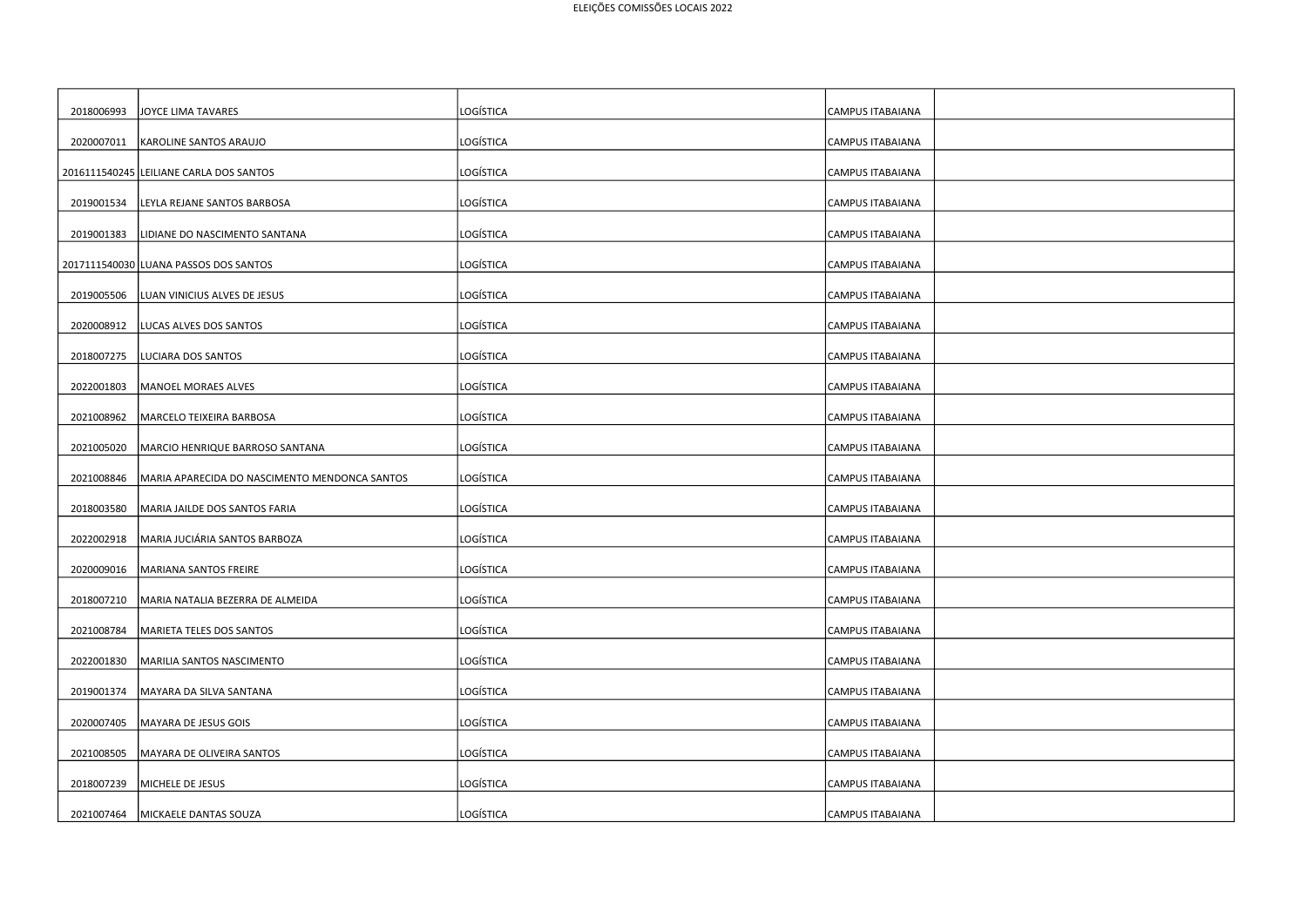| 2018007186 | NOELIO DE JESUS SANTOS                       | LOGÍSTICA        | CAMPUS ITABAIANA        |
|------------|----------------------------------------------|------------------|-------------------------|
| 2022003174 | PAULO HENRIQUE CONCEIÇÃO SANTOS              | LOGÍSTICA        | CAMPUS ITABAIANA        |
|            | 2017111540294 PAULO NATAN RIBEIRO DE ALMEIDA | LOGÍSTICA        | CAMPUS ITABAIANA        |
| 2019002139 | PAULO ROBERTO DOS SANTOS MENDONÇA            | <b>LOGÍSTICA</b> | CAMPUS ITABAIANA        |
| 2021000697 | RAIMUNDO SANTOS DE SOUZA                     | LOGÍSTICA        | CAMPUS ITABAIANA        |
| 2020007085 | <b>RAYANE BISPO SANTOS</b>                   | LOGÍSTICA        | <b>CAMPUS ITABAIANA</b> |
| 2022000584 | <b>RAYANE SANTOS BISPO</b>                   | LOGÍSTICA        | CAMPUS ITABAIANA        |
| 2021008828 | RENAN MATHIAS DOS SANTOS                     | LOGÍSTICA        | CAMPUS ITABAIANA        |
| 2020008897 | RENISON LIP DE JESUS SANTOS                  | LOGÍSTICA        | CAMPUS ITABAIANA        |
| 2022001859 | ROBSON BATISTA DE SANTANA JUNIOR             | LOGÍSTICA        | CAMPUS ITABAIANA        |
| 2022000619 | ROMUALDO RIBEIRO DOS SANTOS                  | LOGÍSTICA        | CAMPUS ITABAIANA        |
| 2021005693 | RONALDO MOURA DA COSTA                       | <b>LOGÍSTICA</b> | CAMPUS ITABAIANA        |
| 2022002856 | RONIVALDO SOUZA DOS SANTOS                   | LOGÍSTICA        | <b>CAMPUS ITABAIANA</b> |
|            |                                              | LOGÍSTICA        |                         |
| 2021000258 | <b>RONI VON ALVES DOS SANTOS</b>             |                  | CAMPUS ITABAIANA        |
| 2018007417 | ROSIMARE DA SILVA SOUZA                      | LOGÍSTICA        | CAMPUS ITABAIANA        |
| 2018003697 | SABRINA KAREM GENTIL SANTOS                  | LOGÍSTICA        | CAMPUS ITABAIANA        |
| 2020008449 | SIDNEI MENEZES SILVA                         | LOGÍSTICA        | CAMPUS ITABAIANA        |
| 2019000626 | SILVIO CESAR DOS SANTOS                      | LOGÍSTICA        | <b>CAMPUS ITABAIANA</b> |
| 2021006135 | TAIS CAROLINE SOUZA ANDRADE                  | LOGÍSTICA        | CAMPUS ITABAIANA        |
| 2022001680 | TAMIRES NASCIMENTO SANTOS                    | LOGÍSTICA        | CAMPUS ITABAIANA        |
| 2019003744 | TÂNIA ALVES SILVA DOS SANTOS                 | <b>LOGÍSTICA</b> | <b>CAMPUS ITABAIANA</b> |
| 2019002504 | VANDSON DE SOUZA SILVA                       | LOGÍSTICA        | <b>CAMPUS ITABAIANA</b> |
| 2020004430 | VERÔNICA CARVALHO GOIS                       | LOGÍSTICA        | CAMPUS ITABAIANA        |
| 2022001779 | WAGNER BARRETO DE OLIVEIRA JUNIOR            | LOGÍSTICA        | <b>CAMPUS ITABAIANA</b> |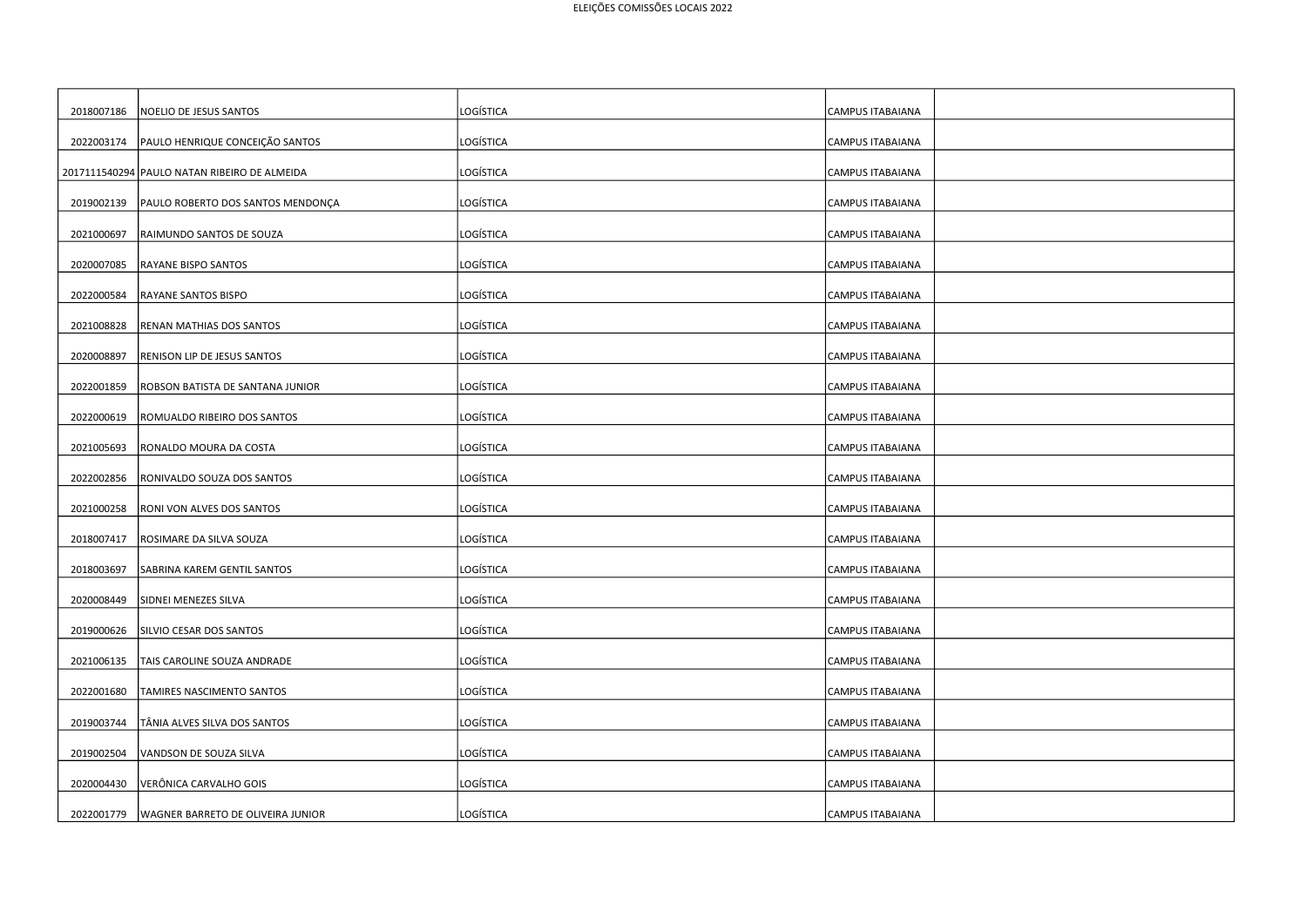| 2020005320 | WANDERLEI ALVES DOS SANTOS                        | LOGÍSTICA                             | <b>CAMPUS ITABAIANA</b> |
|------------|---------------------------------------------------|---------------------------------------|-------------------------|
| 2018003632 | <b>WASHINGTON MARTINS DA COSTA JUNIOR</b>         | LOGÍSTICA                             | CAMPUS ITABAIANA        |
| 2022001699 | WENDEL SANTOS VASCONCELOS                         | LOGÍSTICA                             | CAMPUS ITABAIANA        |
| 2018003786 | <b>WEVERSON DOS SANTOS GOIS</b>                   | LOGÍSTICA                             | <b>CAMPUS ITABAIANA</b> |
| 2021008837 | YURI BATISTA DE SANTANA                           | LOGÍSTICA                             | CAMPUS ITABAIANA        |
| 2022500189 | CARLOS EDUARDO OLIVEIRA DE JESUS                  | OPERADOR DE COMPUTADOR                | <b>CAMPUS ITABAIANA</b> |
| 2022500160 | DANIEL SANTOS SILVA                               | OPERADOR DE COMPUTADOR                | CAMPUS ITABAIANA        |
| 2022500240 | DAYANE DE JESUS MENDONÇA NUNES                    | OPERADOR DE COMPUTADOR                | CAMPUS ITABAIANA        |
| 2022500438 | DIEGO SANTOS DE JESUS                             | OPERADOR DE COMPUTADOR                | CAMPUS ITABAIANA        |
| 2022500447 | GABRIEL DOS SANTOS PEREIRA                        | OPERADOR DE COMPUTADOR                | CAMPUS ITABAIANA        |
| 2022500204 | GILVANIA FERREIRA SANTOS                          | OPERADOR DE COMPUTADOR                | CAMPUS ITABAIANA        |
| 2022500124 | JOSE GUILHERME ALVES DOS SANTOS                   | OPERADOR DE COMPUTADOR                | CAMPUS ITABAIANA        |
| 2022500062 | KAYLAINE SANTOS BATISTA                           | OPERADOR DE COMPUTADOR                | CAMPUS ITABAIANA        |
| 2022500115 | LEONARDO SANTOS SANTANA                           | OPERADOR DE COMPUTADOR                | <b>CAMPUS ITABAIANA</b> |
| 2022500151 | LÍCIA FLORESTA DE OLIVEIRA                        | OPERADOR DE COMPUTADOR                | CAMPUS ITABAIANA        |
| 2022500456 | MARIA APARECIDA LIMA SANTOS                       | OPERADOR DE COMPUTADOR                | CAMPUS ITABAIANA        |
| 2022500231 | ROSANA DOS SANTOS MOTA PASSOS                     | OPERADOR DE COMPUTADOR                | CAMPUS ITABAIANA        |
| 2022500198 | ROSELI MENEZES DOS SANTOS                         | OPERADOR DE COMPUTADOR                | CAMPUS ITABAIANA        |
| 2022501444 | THAINARA BRAZ DOS SANTOS                          | OPERADOR DE COMPUTADOR                | CAMPUS ITABAIANA        |
| 2022500133 | TIAGO BARBOSA DOS SANTOS                          | OPERADOR DE COMPUTADOR                | CAMPUS ITABAIANA        |
| 2021318052 | ADRIELE ARAUJO SANTOS                             | Técnico de Nível Médio em Agronegócio | CAMPUS ITABAIANA        |
| 2021315749 | ALAN MICHEL MENDONCA RIBEIRO                      | Técnico de Nível Médio em Agronegócio | CAMPUS ITABAIANA        |
| 2021318160 | ALEXSANDRO DOS SANTOS OLIVEIRA                    | Técnico de Nível Médio em Agronegócio | CAMPUS ITABAIANA        |
|            | 201329330217   ALLAN DAYVISON CALHEIROS CONCEIÇAO | Técnico de Nível Médio em Agronegócio | CAMPUS ITABAIANA        |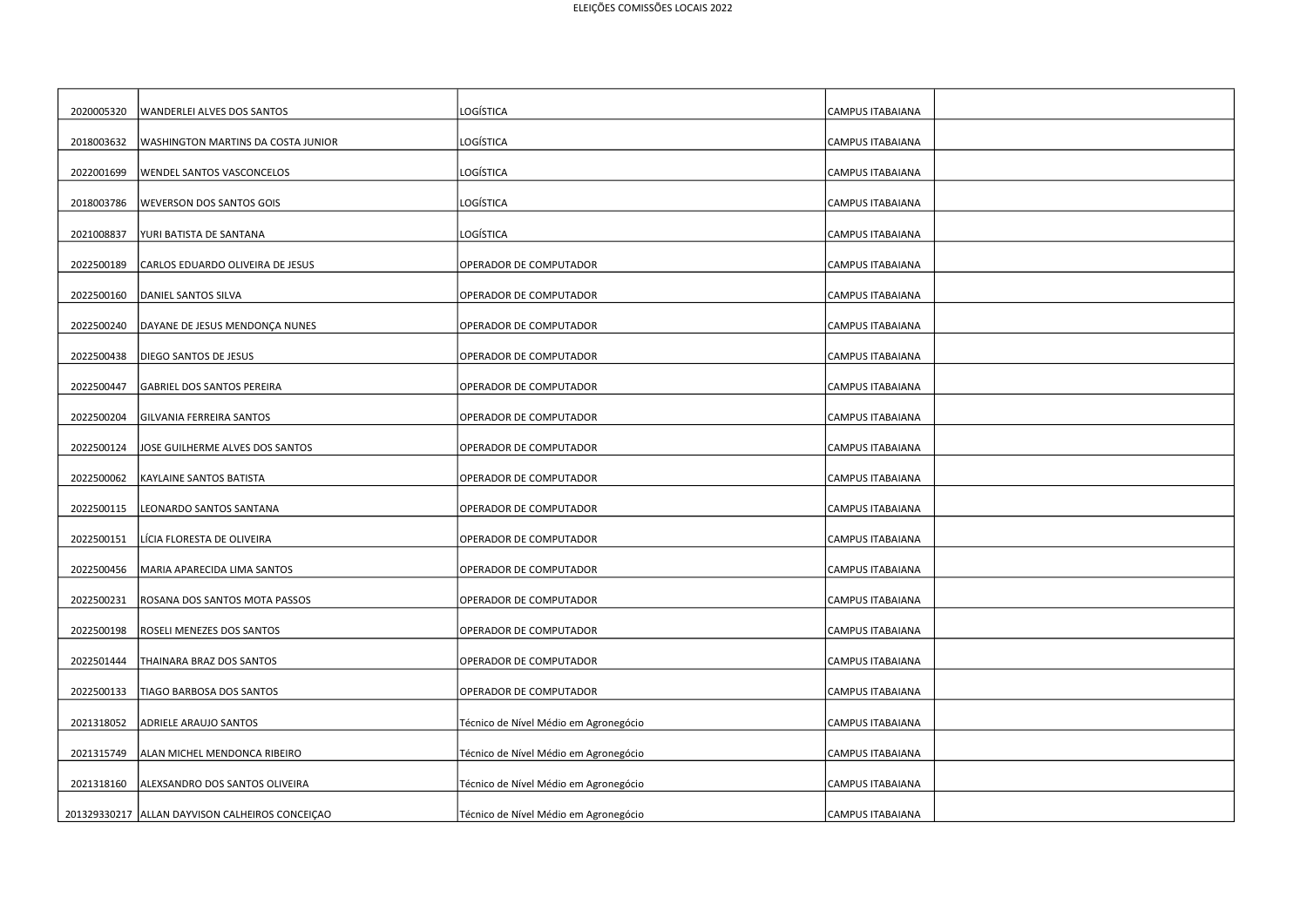| 2021317959 | AMANDA DOS SANTOS                                | Técnico de Nível Médio em Agronegócio | <b>CAMPUS ITABAIANA</b> |  |
|------------|--------------------------------------------------|---------------------------------------|-------------------------|--|
| 2020324986 | <b>ANDERSON SILVA MENEZES</b>                    | Técnico de Nível Médio em Agronegócio | CAMPUS ITABAIANA        |  |
| 2022308391 | ANDRESSA DE JESUS CARVALHO                       | Técnico de Nível Médio em Agronegócio | CAMPUS ITABAIANA        |  |
| 2021323956 | ANNY GRASIELE ARAUJO SANTOS                      | Técnico de Nível Médio em Agronegócio | CAMPUS ITABAIANA        |  |
|            | 201719330129 ANTONIO HENRIQUE DE JESUS VILA NOVA | Técnico de Nível Médio em Agronegócio | <b>CAMPUS ITABAIANA</b> |  |
| 2021321862 | ARIEL ALMEIDA DOS SANTOS                         | Técnico de Nível Médio em Agronegócio | CAMPUS ITABAIANA        |  |
| 2018315550 | ASSILENE FONSECA SANTOS                          | Técnico de Nível Médio em Agronegócio | CAMPUS ITABAIANA        |  |
| 2022314352 | AYSLAN DE MELO CUNHA                             | Técnico de Nível Médio em Agronegócio | CAMPUS ITABAIANA        |  |
| 2020318639 | CARLOS HENRIQUE SILVA OLIVEIRA                   | Técnico de Nível Médio em Agronegócio | CAMPUS ITABAIANA        |  |
| 2021321871 | CLÁUDIA DOS SANTOS CARNEIRO                      | Técnico de Nível Médio em Agronegócio | <b>CAMPUS ITABAIANA</b> |  |
| 2020320118 | CLEOMAR MATOS DOS SANTOS                         | Técnico de Nível Médio em Agronegócio | CAMPUS ITABAIANA        |  |
| 2021324158 | CLEVERTON ROSA DA SILVA                          | Técnico de Nível Médio em Agronegócio | CAMPUS ITABAIANA        |  |
| 2021323974 | DOMINIQUE DOS SANTOS NASCIMENTO                  | Técnico de Nível Médio em Agronegócio | CAMPUS ITABAIANA        |  |
| 2022305353 | <b>EDUARDO ANDRADE SANTOS</b>                    | Técnico de Nível Médio em Agronegócio | <b>CAMPUS ITABAIANA</b> |  |
| 2022314263 | <b>ELEKTRA CRISSON SANTOS</b>                    | Técnico de Nível Médio em Agronegócio | CAMPUS ITABAIANA        |  |
| 2021316577 | <b>EROS CRISSON SANTOS</b>                       | Técnico de Nível Médio em Agronegócio | CAMPUS ITABAIANA        |  |
| 2020324977 | EUVALDO SOUSA DE LISBOA                          | Técnico de Nível Médio em Agronegócio | CAMPUS ITABAIANA        |  |
| 2021321890 | FELIPE BISPO SANTOS                              | Técnico de Nível Médio em Agronegócio | <b>CAMPUS ITABAIANA</b> |  |
| 2022305433 | GISLAINE DA CRUZ SANTOS                          | Técnico de Nível Médio em Agronegócio | CAMPUS ITABAIANA        |  |
| 2021324739 | <b>GISMAGNA TEMOTEO SANTOS</b>                   | Técnico de Nível Médio em Agronegócio | CAMPUS ITABAIANA        |  |
| 2021324372 | <b>GUILHERME GAMA DOS SANTOS</b>                 | Técnico de Nível Médio em Agronegócio | CAMPUS ITABAIANA        |  |
| 2020318675 | HODOCIO GABRIEL DOS SANTOS OLIVEIRA              | Técnico de Nível Médio em Agronegócio | CAMPUS ITABAIANA        |  |
| 2021318080 | IRIS ARAUJO DOS SANTOS                           | Técnico de Nível Médio em Agronegócio | CAMPUS ITABAIANA        |  |
| 2021323983 | IRIS VIEIRA DOS SANTOS                           | Técnico de Nível Médio em Agronegócio | CAMPUS ITABAIANA        |  |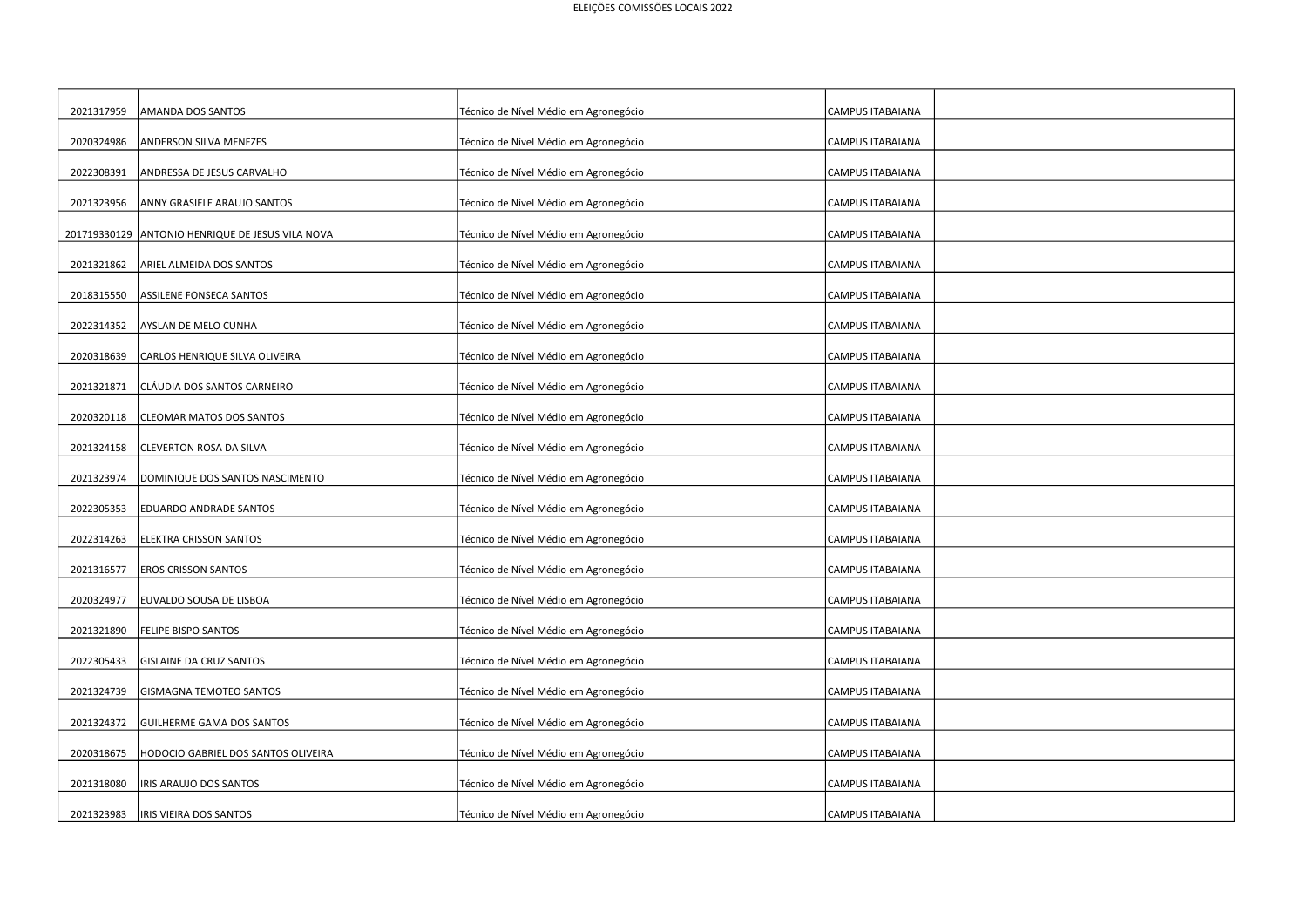| 201719330137 | JEOVANIA AMORIM VILA NOVA          | Técnico de Nível Médio em Agronegócio | CAMPUS ITABAIANA        |
|--------------|------------------------------------|---------------------------------------|-------------------------|
| 2021318061   | JERINALDO DE JESUS VIANA           | Técnico de Nível Médio em Agronegócio | <b>CAMPUS ITABAIANA</b> |
| 2021321933   | JESIANE ALVES DOS SANTOS           | Técnico de Nível Médio em Agronegócio | <b>CAMPUS ITABAIANA</b> |
| 2021317977   | JHULY THAIS MENEZES DE JESUS       | Técnico de Nível Médio em Agronegócio | <b>CAMPUS ITABAIANA</b> |
| 2022310729   | JOABE DA SILVA REIS                | Técnico de Nível Médio em Agronegócio | <b>CAMPUS ITABAIANA</b> |
| 2020314504   | JOSE ARMANDO SANTOS NASCIMENTO     | Técnico de Nível Médio em Agronegócio | <b>CAMPUS ITABAIANA</b> |
| 2018326660   | JOSEFA JOSIENE DE SANTANA          | Técnico de Nível Médio em Agronegócio | <b>CAMPUS ITABAIANA</b> |
| 2022314399   | JOSE ISAIAS MONTEIRO ALMEIDA       | Técnico de Nível Médio em Agronegócio | <b>CAMPUS ITABAIANA</b> |
| 2022305120   | KAROLAYNE CRISTINE SANTOS DA COSTA | Técnico de Nível Médio em Agronegócio | CAMPUS ITABAIANA        |
| 2022313669   | LAISA HENRIQUE DOS SANTOS          | Técnico de Nível Médio em Agronegócio | CAMPUS ITABAIANA        |
| 2021322055   | LARISSA DOS SANTOS GOIS            | Técnico de Nível Médio em Agronegócio | <b>CAMPUS ITABAIANA</b> |
| 2019315189   | LARISSA NASCIMENTO SANTOS          | Técnico de Nível Médio em Agronegócio | <b>CAMPUS ITABAIANA</b> |
| 2022307616   | LORRANA FERREIRA SANTOS            | Técnico de Nível Médio em Agronegócio | <b>CAMPUS ITABAIANA</b> |
| 2022310021   | LUANA NASCIMENTO DOS SANTOS        | Técnico de Nível Médio em Agronegócio | <b>CAMPUS ITABAIANA</b> |
| 2021309170   | MARCIA MARIA JESUS DE ALMEIDA      | Técnico de Nível Médio em Agronegócio | <b>CAMPUS ITABAIANA</b> |
| 2021315730   | MARCIA SOARES DA CONCEIÇÃO         | Técnico de Nível Médio em Agronegócio | <b>CAMPUS ITABAIANA</b> |
| 2022309361   | MARIA ADRYA BATISTA DOS SANTOS     | Técnico de Nível Médio em Agronegócio | <b>CAMPUS ITABAIANA</b> |
| 2021310896   | MARIA ELIANE DA SILVA FERREIRA     | Técnico de Nível Médio em Agronegócio | CAMPUS ITABAIANA        |
| 2021310724   | MARIA RITA SILVA DOS SANTOS        | Técnico de Nível Médio em Agronegócio | CAMPUS ITABAIANA        |
| 2022306950   | MARIA VITORIA SILVA TAVARES        | Técnico de Nível Médio em Agronegócio | <b>CAMPUS ITABAIANA</b> |
| 2020321670   | MARISA DE SOUZA CORREIA            | Técnico de Nível Médio em Agronegócio | <b>CAMPUS ITABAIANA</b> |
| 2022314067   | MATHEUS ARAUJO FONTES              | Técnico de Nível Médio em Agronegócio | <b>CAMPUS ITABAIANA</b> |
| 2021310920   | MAYKON RENATO LEAL OLIVEIRA        | Técnico de Nível Médio em Agronegócio | CAMPUS ITABAIANA        |
| 2019307150   | MICHELE NERITA ANDRADE SANTOS      | Técnico de Nível Médio em Agronegócio | <b>CAMPUS ITABAIANA</b> |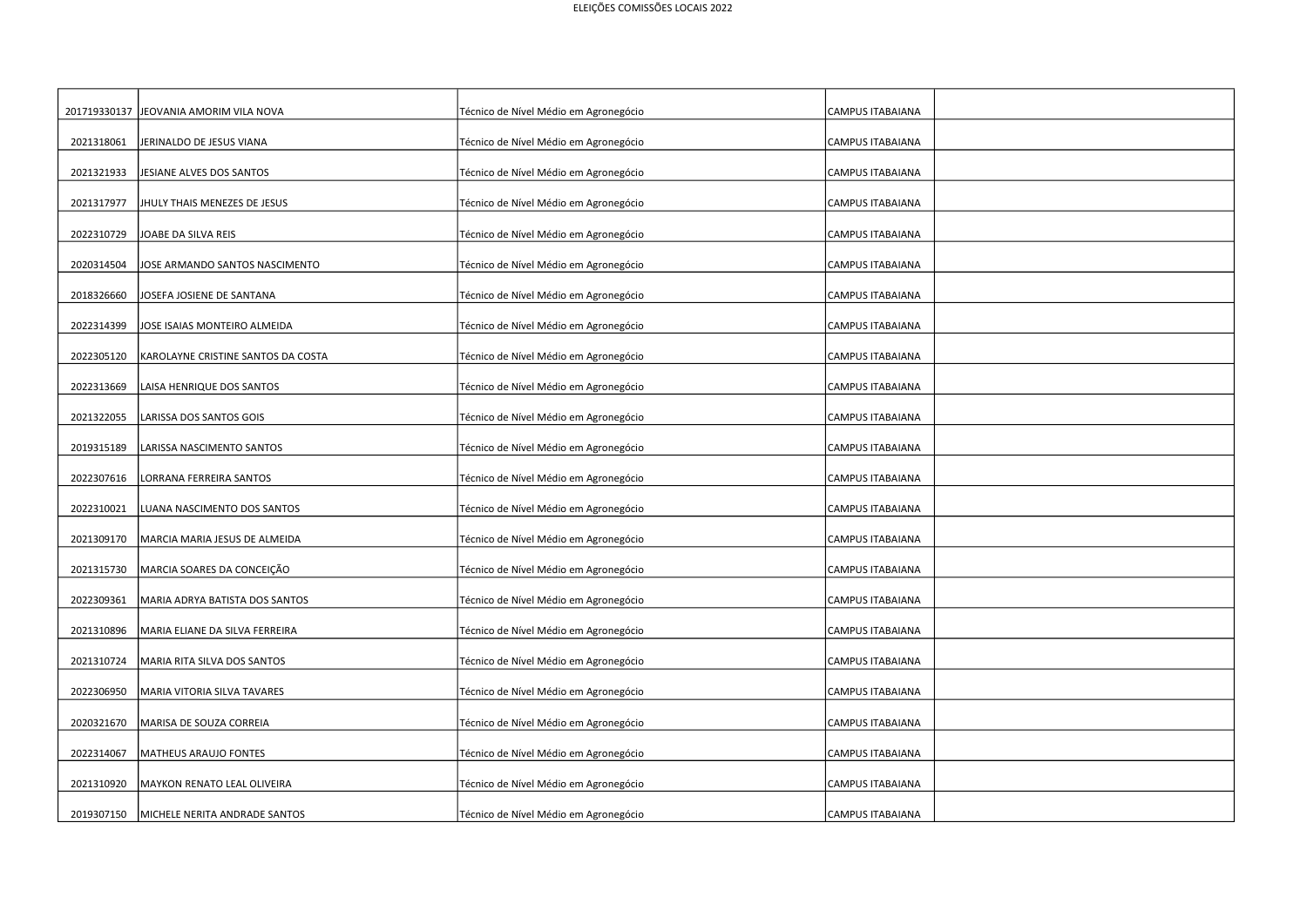| 2020320181 | NATANAEL RODRIGUES DOS SANTOS          | Técnico de Nível Médio em Agronegócio                                   | <b>CAMPUS ITABAIANA</b> |  |
|------------|----------------------------------------|-------------------------------------------------------------------------|-------------------------|--|
| 2021309189 | RAFAELLA EMILIA MELO DE JESUS          | Técnico de Nível Médio em Agronegócio                                   | CAMPUS ITABAIANA        |  |
| 2018327327 | ROMARIO DE JESUS FERREIRA              | Técnico de Nível Médio em Agronegócio                                   | <b>CAMPUS ITABAIANA</b> |  |
| 2020318693 | RONALD DE JESUS SANTANA                | Técnico de Nível Médio em Agronegócio                                   | CAMPUS ITABAIANA        |  |
|            | 201719330110 ROSIMEIRE DOS SANTOS LIMA | Técnico de Nível Médio em Agronegócio                                   | <b>CAMPUS ITABAIANA</b> |  |
| 2018326689 | ROZEANE ALVES FRANÇA                   | Técnico de Nível Médio em Agronegócio                                   | <b>CAMPUS ITABAIANA</b> |  |
| 2021322073 | SABRINA DE JESUS OLIVEIRA              | Técnico de Nível Médio em Agronegócio                                   | CAMPUS ITABAIANA        |  |
| 2019310039 | TAINARA SANTANA CORREIA                | Técnico de Nível Médio em Agronegócio                                   | <b>CAMPUS ITABAIANA</b> |  |
| 2020314863 | THAMARA EDMY SANTOS                    | Técnico de Nível Médio em Agronegócio                                   | CAMPUS ITABAIANA        |  |
| 2020322248 | VALÉRIA DE JESUS                       | Técnico de Nível Médio em Agronegócio                                   | <b>CAMPUS ITABAIANA</b> |  |
| 2021324640 | VERÔNICA SANTOS ALMEIDA                | Técnico de Nível Médio em Agronegócio                                   | CAMPUS ITABAIANA        |  |
| 2022309370 | VITORIA NAELY SANTOS DE OLIVEIRA       | Técnico de Nível Médio em Agronegócio                                   | <b>CAMPUS ITABAIANA</b> |  |
| 2022313865 | <b>WILLAMIS DOS SANTOS</b>             | Técnico de Nível Médio em Agronegócio                                   | CAMPUS ITABAIANA        |  |
| 2021314699 | YURE VALDEMES MACHADO DE JESUS         | Técnico de Nível Médio em Agronegócio                                   | CAMPUS ITABAIANA        |  |
| 2021306300 | ADRIELE SANTOS SILVA                   | Técnico de Nível Médio Integrado em Manutenção e Suporte em Informática | CAMPUS ITABAIANA        |  |
| 2021302535 | ADSON AUGUSTO NASCIMENTO ROSA          | Técnico de Nível Médio Integrado em Manutenção e Suporte em Informática | CAMPUS ITABAIANA        |  |
| 2022305961 | <b>ADUILSON SANTOS MENEZES</b>         | Técnico de Nível Médio Integrado em Manutenção e Suporte em Informática | CAMPUS ITABAIANA        |  |
| 2021307550 | ALAN PEREIRA SANTOS                    | Técnico de Nível Médio Integrado em Manutenção e Suporte em Informática | CAMPUS ITABAIANA        |  |
| 2021302590 | ALESSANDRA RODRIGUES MOURA             | Técnico de Nível Médio Integrado em Manutenção e Suporte em Informática | CAMPUS ITABAIANA        |  |
| 2022300268 | ALICE SANTOS VASCONCELOS               | Técnico de Nível Médio Integrado em Manutenção e Suporte em Informática | CAMPUS ITABAIANA        |  |
| 2020304357 | ALINE SANTOS ALMEIDA                   | Técnico de Nível Médio Integrado em Manutenção e Suporte em Informática | CAMPUS ITABAIANA        |  |
| 2022307661 | ANA CLARA DE SOUZA OLIVEIRA            | Técnico de Nível Médio Integrado em Manutenção e Suporte em Informática | CAMPUS ITABAIANA        |  |
| 2022302585 | ANA CLAUDIA SANTOS SILVA               | Técnico de Nível Médio Integrado em Manutenção e Suporte em Informática | CAMPUS ITABAIANA        |  |
| 2022307358 | ANA LUÍZA ANDRADE LIMA                 | Técnico de Nível Médio Integrado em Manutenção e Suporte em Informática | CAMPUS ITABAIANA        |  |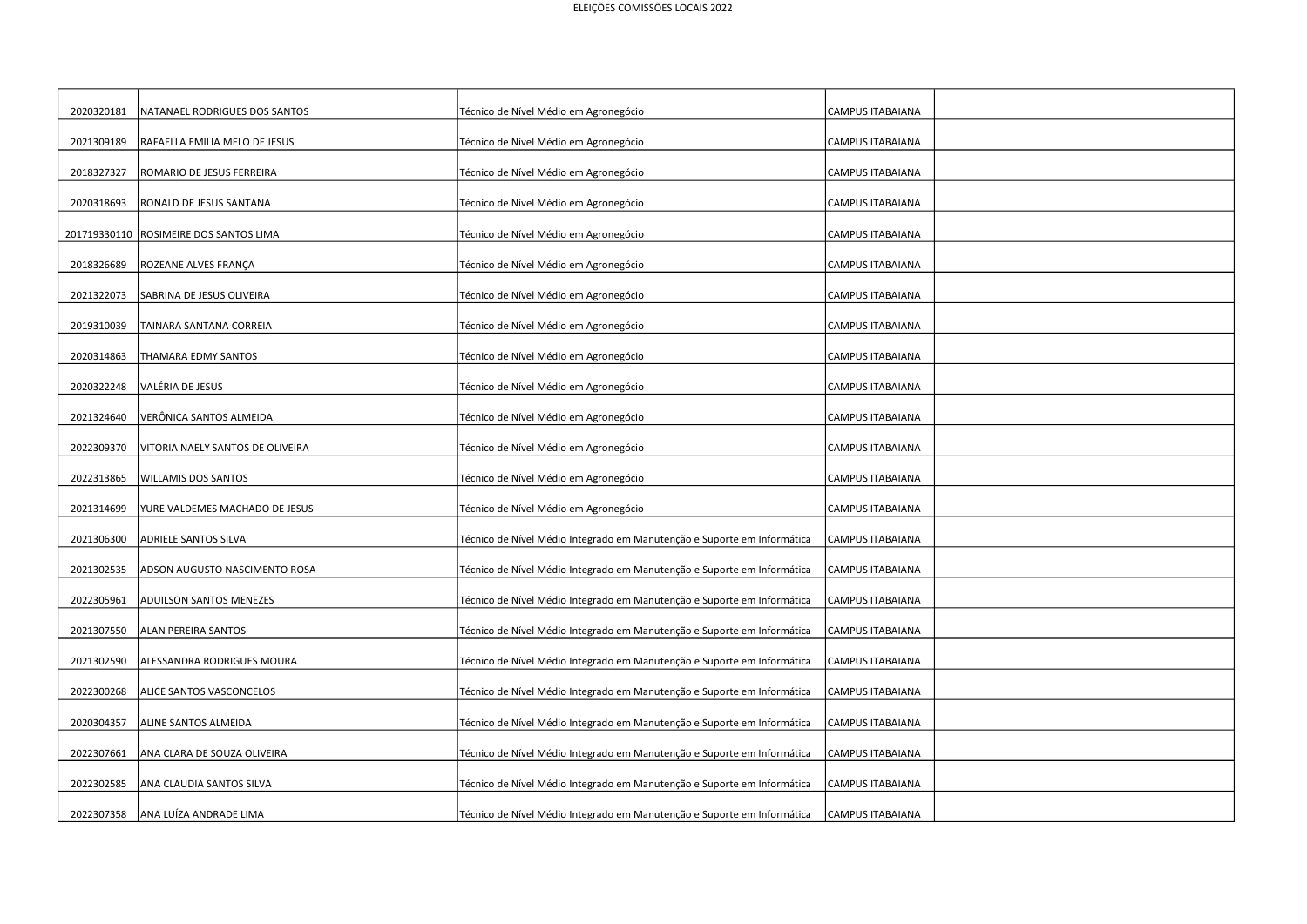| 2022300099 | ANA LUIZA MENEZES PRADO             | Técnico de Nível Médio Integrado em Manutenção e Suporte em Informática | CAMPUS ITABAIANA        |  |
|------------|-------------------------------------|-------------------------------------------------------------------------|-------------------------|--|
| 2022307939 | ANA LUIZA SOUZA DE ANDRADE          | Técnico de Nível Médio Integrado em Manutenção e Suporte em Informática | CAMPUS ITABAIANA        |  |
| 2022308462 | ANA MARIA DE MENEZES SANTOS         | Técnico de Nível Médio Integrado em Manutenção e Suporte em Informática | CAMPUS ITABAIANA        |  |
| 2022304338 | ANDREY PEDRAL DOS SANTOS            | Técnico de Nível Médio Integrado em Manutenção e Suporte em Informática | <b>CAMPUS ITABAIANA</b> |  |
| 2020305621 | ANE KAROLLYNA MARQUES TAVARES       | Técnico de Nível Médio Integrado em Manutenção e Suporte em Informática | CAMPUS ITABAIANA        |  |
| 2020311235 | ANGELINO FRANCISCO SOUZA SANTOS     | Técnico de Nível Médio Integrado em Manutenção e Suporte em Informática | CAMPUS ITABAIANA        |  |
| 2022306557 | ANNA BEATRIZ ALVES DE JESUS         | Técnico de Nível Médio Integrado em Manutenção e Suporte em Informática | CAMPUS ITABAIANA        |  |
| 2022304356 | ANNE CAROLINY DE JESUS SANTOS       | Técnico de Nível Médio Integrado em Manutenção e Suporte em Informática | CAMPUS ITABAIANA        |  |
| 2022300508 | ANNE GABRIELLE ROGRIGUES DOS SANTOS | Técnico de Nível Médio Integrado em Manutenção e Suporte em Informática | CAMPUS ITABAIANA        |  |
| 2022309568 | ANNY MICAELLY DE ANDRADE MENEZES    | Técnico de Nível Médio Integrado em Manutenção e Suporte em Informática | CAMPUS ITABAIANA        |  |
| 2022312142 | ANTHONNY JOSÉ DANTAS DE ALMEIDA     | Técnico de Nível Médio Integrado em Manutenção e Suporte em Informática | CAMPUS ITABAIANA        |  |
| 2021305831 | ARQUIBALDO JESUS DE OLIVEIRA        | Técnico de Nível Médio Integrado em Manutenção e Suporte em Informática | CAMPUS ITABAIANA        |  |
| 2022301004 | ARTHUR FARIAS COSTA                 | Técnico de Nível Médio Integrado em Manutenção e Suporte em Informática | <b>CAMPUS ITABAIANA</b> |  |
| 2022304973 | AYSLAN DOS SANTOS REIS              | Técnico de Nível Médio Integrado em Manutenção e Suporte em Informática | <b>CAMPUS ITABAIANA</b> |  |
| 2022309933 | BEATRIZ LIMA ANDRADE                | Técnico de Nível Médio Integrado em Manutenção e Suporte em Informática | <b>CAMPUS ITABAIANA</b> |  |
| 2021307587 | BETINA DE JESUS OLIVEIRA            | Técnico de Nível Médio Integrado em Manutenção e Suporte em Informática | CAMPUS ITABAIANA        |  |
| 2021302615 | <b>BIANCA BARBOSA SANTOS</b>        | Técnico de Nível Médio Integrado em Manutenção e Suporte em Informática | CAMPUS ITABAIANA        |  |
| 2021302900 | BRENDO LIMA DOS SANTOS              | Técnico de Nível Médio Integrado em Manutenção e Suporte em Informática | <b>CAMPUS ITABAIANA</b> |  |
| 2020304606 | BRUNO LUAN SANTOS DOS ANJOS         | Técnico de Nível Médio Integrado em Manutenção e Suporte em Informática | CAMPUS ITABAIANA        |  |
| 2022301612 | CAIO ANDRADE JESUS                  | Técnico de Nível Médio Integrado em Manutenção e Suporte em Informática | CAMPUS ITABAIANA        |  |
| 2020317909 | CAROLAINE BARBOSA DOS SANTOS        | Técnico de Nível Médio Integrado em Manutenção e Suporte em Informática | CAMPUS ITABAIANA        |  |
| 2020306020 | CAUAN DOUGLAS BARBOSA SILVA         | Técnico de Nível Médio Integrado em Manutenção e Suporte em Informática | <b>CAMPUS ITABAIANA</b> |  |
| 2022301695 | CAUÃ TAVARES SANTOS                 | Técnico de Nível Médio Integrado em Manutenção e Suporte em Informática | <b>CAMPUS ITABAIANA</b> |  |
|            |                                     |                                                                         |                         |  |
| 2022303223 | CLAUDIO DANIEL DE OLIVEIRA GUERRA   | Técnico de Nível Médio Integrado em Manutenção e Suporte em Informática | CAMPUS ITABAIANA        |  |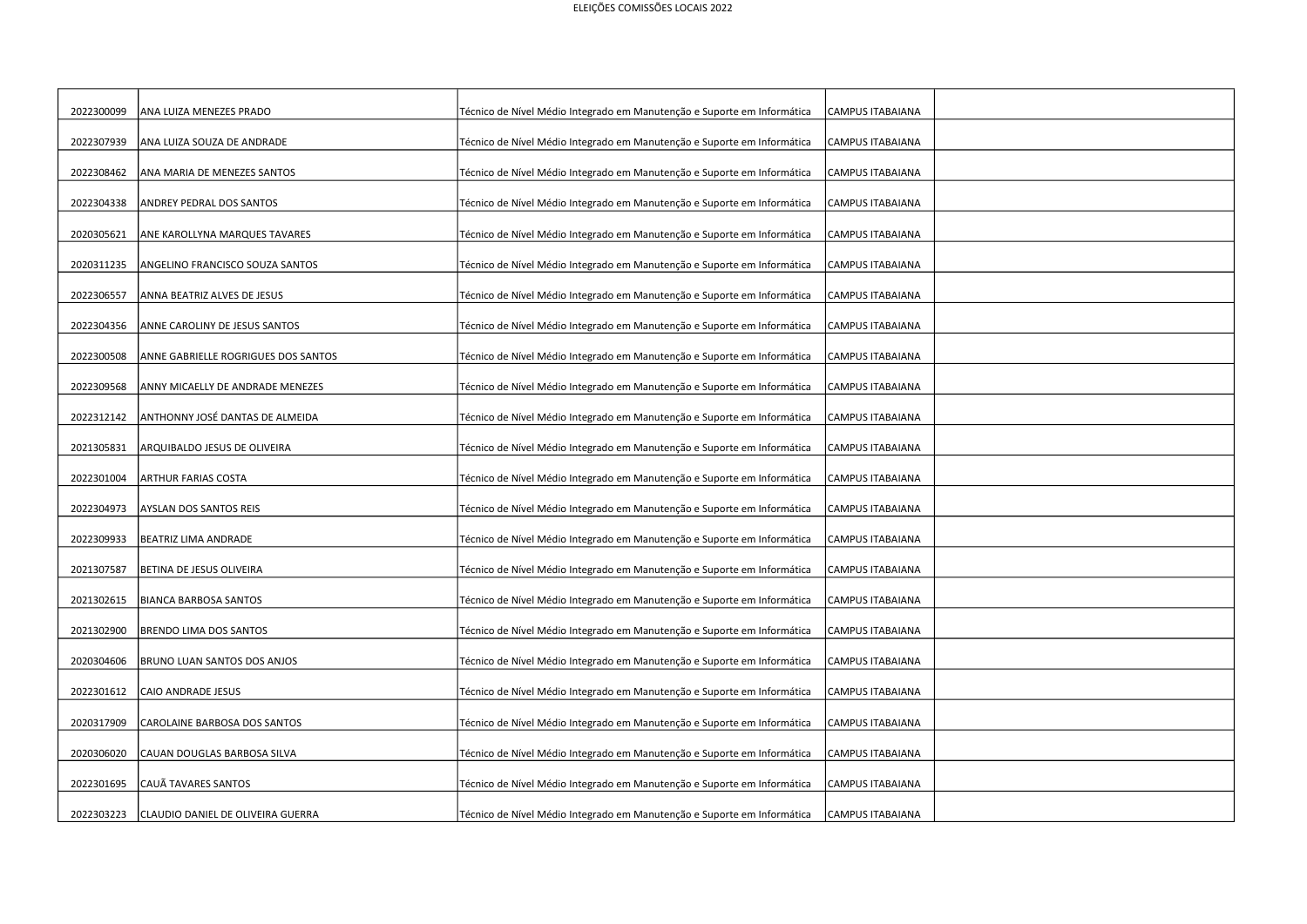| 2022311350 | CLEOHANE DEBORA BARBOSA SANTOS     | Técnico de Nível Médio Integrado em Manutenção e Suporte em Informática | CAMPUS ITABAIANA        |  |
|------------|------------------------------------|-------------------------------------------------------------------------|-------------------------|--|
| 2021301055 | <b>CLESIELLE SANTOS MENESES</b>    | Técnico de Nível Médio Integrado em Manutenção e Suporte em Informática | CAMPUS ITABAIANA        |  |
| 2022300188 | CRISTYELLEN TAVARES SÁ             | Técnico de Nível Médio Integrado em Manutenção e Suporte em Informática | CAMPUS ITABAIANA        |  |
| 2021302929 | DANIEL DIONÍSIO DE JESUS SANTOS    | Técnico de Nível Médio Integrado em Manutenção e Suporte em Informática | <b>CAMPUS ITABAIANA</b> |  |
| 2019304668 | DANIELLE MENDONÇA DOS SANTOS       | Técnico de Nível Médio Integrado em Manutenção e Suporte em Informática | <b>CAMPUS ITABAIANA</b> |  |
| 2021302947 | DANILO COSTA ARAÚJO                | Técnico de Nível Médio Integrado em Manutenção e Suporte em Informática | CAMPUS ITABAIANA        |  |
| 2022304374 | DARIA DE ANDRADE BIZERRA           | Técnico de Nível Médio Integrado em Manutenção e Suporte em Informática | CAMPUS ITABAIANA        |  |
| 2020304482 | DAVID SANTOS SILVINO               | Técnico de Nível Médio Integrado em Manutenção e Suporte em Informática | CAMPUS ITABAIANA        |  |
| 2019304603 | DAYSYANE MENDONÇA SANTOS           | Técnico de Nível Médio Integrado em Manutenção e Suporte em Informática | CAMPUS ITABAIANA        |  |
| 2020304259 | DÉBORA SOFIA BISPO CARVALHO        | Técnico de Nível Médio Integrado em Manutenção e Suporte em Informática | CAMPUS ITABAIANA        |  |
| 2020301794 | DIEGO CARVALHO MESQUITA            | Técnico de Nível Médio Integrado em Manutenção e Suporte em Informática | CAMPUS ITABAIANA        |  |
| 2020301337 | EDUARDO LIMA SANTOS                | Técnico de Nível Médio Integrado em Manutenção e Suporte em Informática | CAMPUS ITABAIANA        |  |
| 2020306164 | ELISA ALVES DA SILVA FERREIRA      | Técnico de Nível Médio Integrado em Manutenção e Suporte em Informática | <b>CAMPUS ITABAIANA</b> |  |
| 2022304418 | ELISIANNE KARLA SANTOS BARRETO     | Técnico de Nível Médio Integrado em Manutenção e Suporte em Informática | <b>CAMPUS ITABAIANA</b> |  |
| 2022302244 | ELOYZA PAULA OLIVEIRA SANTOS       | Técnico de Nível Médio Integrado em Manutenção e Suporte em Informática | CAMPUS ITABAIANA        |  |
| 2022307699 | ELTHON GABRIEL DORIA MENEZES       | Técnico de Nível Médio Integrado em Manutenção e Suporte em Informática | CAMPUS ITABAIANA        |  |
| 2021307569 | <b>EMILLY AYALLE SANTOS ROCHA</b>  | Técnico de Nível Médio Integrado em Manutenção e Suporte em Informática | CAMPUS ITABAIANA        |  |
| 2021307353 | EMILLY FRANCIELY SANTOS NASCIMENTO | Técnico de Nível Médio Integrado em Manutenção e Suporte em Informática | <b>CAMPUS ITABAIANA</b> |  |
|            |                                    |                                                                         |                         |  |
| 2022307901 | EMILLY VITÓRIA LEITE REZENDE       | Técnico de Nível Médio Integrado em Manutenção e Suporte em Informática | CAMPUS ITABAIANA        |  |
| 2021302876 | ERICK VIEIRA DA SILVA              | Técnico de Nível Médio Integrado em Manutenção e Suporte em Informática | CAMPUS ITABAIANA        |  |
| 2020306674 | ESTEFANY CORREIA SANTOS            | Técnico de Nível Médio Integrado em Manutenção e Suporte em Informática | CAMPUS ITABAIANA        |  |
| 2021302974 | ETHAN KEVIN SILVA DE JESUS         | Técnico de Nível Médio Integrado em Manutenção e Suporte em Informática | <b>CAMPUS ITABAIANA</b> |  |
|            |                                    |                                                                         |                         |  |
| 2021306098 | EVELYN VITÓRIA DE JESUS SANTOS     | Técnico de Nível Médio Integrado em Manutenção e Suporte em Informática | <b>CAMPUS ITABAIANA</b> |  |
| 2020304830 | <b>FABIO SANTOS SOUZA</b>          | Técnico de Nível Médio Integrado em Manutenção e Suporte em Informática | CAMPUS ITABAIANA        |  |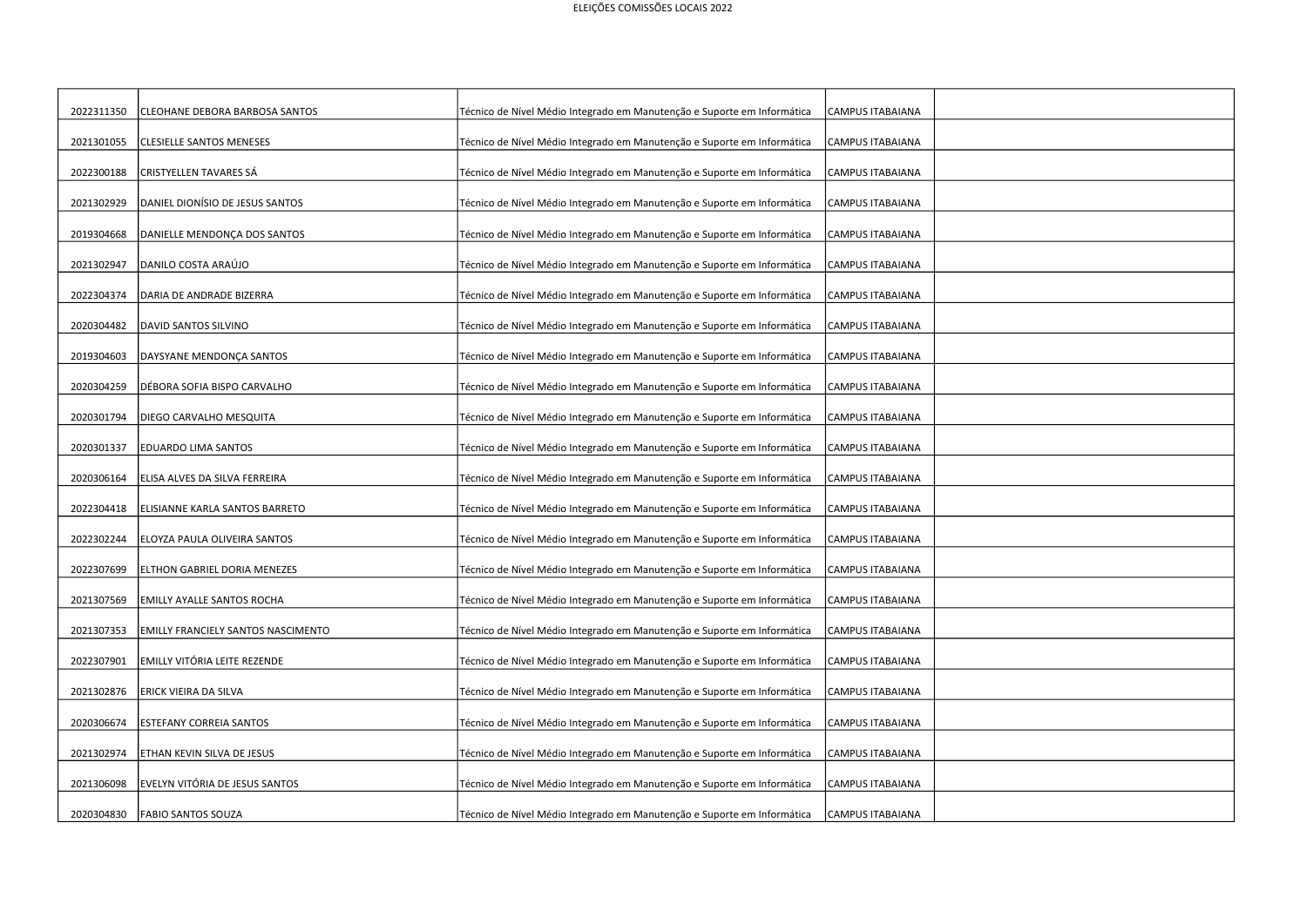| 2020306290 | FABRICIA DA SILVA DOREA              | Técnico de Nível Médio Integrado em Manutenção e Suporte em Informática | CAMPUS ITABAIANA        |  |
|------------|--------------------------------------|-------------------------------------------------------------------------|-------------------------|--|
| 2020310149 | FELIPE DA SILVA SOUZA                | Técnico de Nível Médio Integrado em Manutenção e Suporte em Informática | CAMPUS ITABAIANA        |  |
| 2022312349 | FELIPE MOURA SACRAMENTO              | Técnico de Nível Médio Integrado em Manutenção e Suporte em Informática | CAMPUS ITABAIANA        |  |
| 2020302951 | FILIPE MARCELINO OLIVEIRA            | Técnico de Nível Médio Integrado em Manutenção e Suporte em Informática | <b>CAMPUS ITABAIANA</b> |  |
| 2022300428 | GABRIEL HENRIK SANTOS DE OLIVEIRA    | Técnico de Nível Médio Integrado em Manutenção e Suporte em Informática | <b>CAMPUS ITABAIANA</b> |  |
| 2020304876 | GABRIELLY ALVES DE JESUS             | Técnico de Nível Médio Integrado em Manutenção e Suporte em Informática | CAMPUS ITABAIANA        |  |
| 2022301354 | <b>GABRIEL PEIXOTO MONTEIRO</b>      | Técnico de Nível Médio Integrado em Manutenção e Suporte em Informática | CAMPUS ITABAIANA        |  |
| 2020300939 | <b>GABRIEL SANTOS SILVA</b>          | Técnico de Nível Médio Integrado em Manutenção e Suporte em Informática | CAMPUS ITABAIANA        |  |
| 2022306833 | GIANCARLO DA FELICIDADE SANTOS       | Técnico de Nível Médio Integrado em Manutenção e Suporte em Informática | CAMPUS ITABAIANA        |  |
| 2021308806 | GIOVANNA RIBEIRO NUNES DA PAIXÃO     | Técnico de Nível Médio Integrado em Manutenção e Suporte em Informática | CAMPUS ITABAIANA        |  |
| 2022312948 | <b>GISLAINE DOS SANTOS</b>           | Técnico de Nível Médio Integrado em Manutenção e Suporte em Informática | CAMPUS ITABAIANA        |  |
| 2022305694 | GUILHERME DE JESUS NASCIMENTO        | Técnico de Nível Médio Integrado em Manutenção e Suporte em Informática | CAMPUS ITABAIANA        |  |
| 2020304858 | GUILHERME LUIGI RIBEIRO ARAUJO       | Técnico de Nível Médio Integrado em Manutenção e Suporte em Informática | <b>CAMPUS ITABAIANA</b> |  |
| 2020306342 | <b>GUILHERME PRADO LIMA</b>          | Técnico de Nível Médio Integrado em Manutenção e Suporte em Informática | <b>CAMPUS ITABAIANA</b> |  |
| 2020304464 | GUILHERME WENDELL LIMA ALMEIDA       | Técnico de Nível Médio Integrado em Manutenção e Suporte em Informática | CAMPUS ITABAIANA        |  |
| 2021305439 | <b>GUSTAVO BRYAN SANCHES TAVARES</b> | Técnico de Nível Médio Integrado em Manutenção e Suporte em Informática | CAMPUS ITABAIANA        |  |
| 2022314782 | GUSTAVO DA CONCEIÇÃO SILVA           | Técnico de Nível Médio Integrado em Manutenção e Suporte em Informática | CAMPUS ITABAIANA        |  |
| 2022301292 | <b>GUSTAVO MOTA BASTOS</b>           | Técnico de Nível Médio Integrado em Manutenção e Suporte em Informática | <b>CAMPUS ITABAIANA</b> |  |
| 2020304849 | HELEN DA SILVA BISPO                 | Técnico de Nível Médio Integrado em Manutenção e Suporte em Informática | CAMPUS ITABAIANA        |  |
| 2020307340 |                                      | Técnico de Nível Médio Integrado em Manutenção e Suporte em Informática | CAMPUS ITABAIANA        |  |
|            | HELLEM AMARANTE DOS SANTOS           |                                                                         |                         |  |
| 2021308350 | HENRIQUE OLIVEIRA ALVES              | Técnico de Nível Médio Integrado em Manutenção e Suporte em Informática | <b>CAMPUS ITABAIANA</b> |  |
| 2022307714 | ANA RAISSA SANTANA CRUZ              | Técnico de Nível Médio Integrado em Manutenção e Suporte em Informática | <b>CAMPUS ITABAIANA</b> |  |
| 2021303004 | INÁCIO SOUZA FERREIRA                | Técnico de Nível Médio Integrado em Manutenção e Suporte em Informática | <b>CAMPUS ITABAIANA</b> |  |
| 2022300455 | IRIIS DAYANNI SANTANA SOUZA          | Técnico de Nível Médio Integrado em Manutenção e Suporte em Informática | CAMPUS ITABAIANA        |  |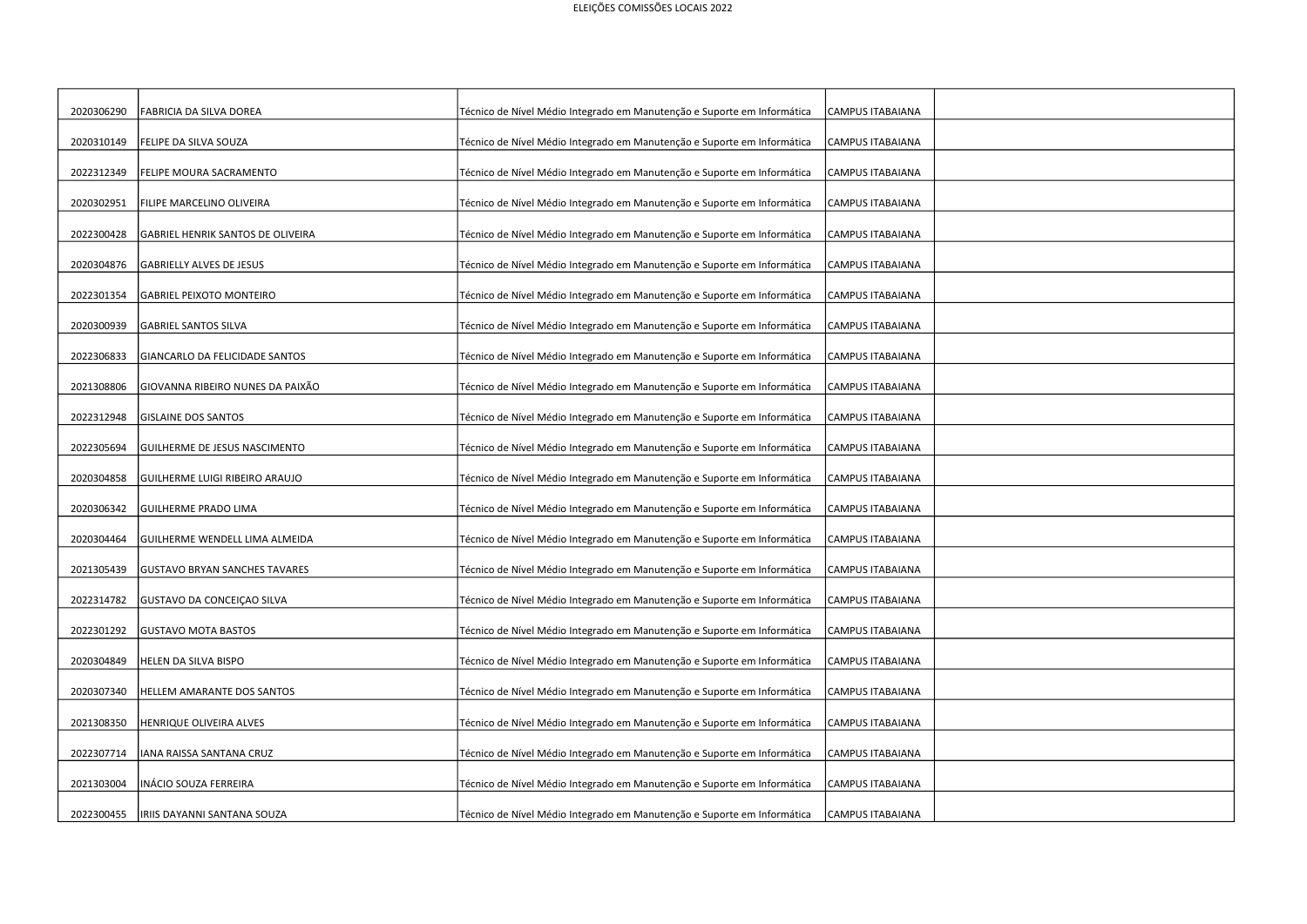| 2022310970 | <b>ISAAC ALMEIDA MATOS</b>            | Técnico de Nível Médio Integrado em Manutenção e Suporte em Informática | CAMPUS ITABAIANA        |  |
|------------|---------------------------------------|-------------------------------------------------------------------------|-------------------------|--|
| 2020307564 | ISAAC AMARO RODRIGUES DE JESUS        | Técnico de Nível Médio Integrado em Manutenção e Suporte em Informática | CAMPUS ITABAIANA        |  |
| 2020301730 | ISAAC GABRIEL ALMEIDA SILVEIRA        | Técnico de Nível Médio Integrado em Manutenção e Suporte em Informática | CAMPUS ITABAIANA        |  |
| 2020302399 | ISAAC MENDONÇA BARRETO                | Técnico de Nível Médio Integrado em Manutenção e Suporte em Informática | <b>CAMPUS ITABAIANA</b> |  |
| 2022301659 | <b>ISABELA LIMA OLIVEIRA</b>          | Técnico de Nível Médio Integrado em Manutenção e Suporte em Informática | CAMPUS ITABAIANA        |  |
| 2021303013 | SABELLE ALVES FAGUNDES                | Técnico de Nível Médio Integrado em Manutenção e Suporte em Informática | CAMPUS ITABAIANA        |  |
| 2020301570 | SADORA DOS SANTOS GOMES               | Técnico de Nível Médio Integrado em Manutenção e Suporte em Informática | CAMPUS ITABAIANA        |  |
| 2021308842 | SADORA LORAINY REZENDE BRANDÃO        | Técnico de Nível Médio Integrado em Manutenção e Suporte em Informática | CAMPUS ITABAIANA        |  |
| 2020306638 | STERLAINE DOS SANTOS FARIAS           | Técnico de Nível Médio Integrado em Manutenção e Suporte em Informática | CAMPUS ITABAIANA        |  |
| 2020302773 | <b>ITALO ANTONIO BRITO DE JESUS</b>   | Técnico de Nível Médio Integrado em Manutenção e Suporte em Informática | CAMPUS ITABAIANA        |  |
| 2022307044 | IZABELLY TELES SANTOS                 | Técnico de Nível Médio Integrado em Manutenção e Suporte em Informática | CAMPUS ITABAIANA        |  |
| 2020306905 | JEAN DE SOUZA LIMA                    | Técnico de Nível Médio Integrado em Manutenção e Suporte em Informática | CAMPUS ITABAIANA        |  |
| 2021306632 | JEAN LISSARDO FERNANDES MELO          | Técnico de Nível Médio Integrado em Manutenção e Suporte em Informática | <b>CAMPUS ITABAIANA</b> |  |
| 2020301159 | JEAN VICTOR DA CUNHA LIMA             | Técnico de Nível Médio Integrado em Manutenção e Suporte em Informática | CAMPUS ITABAIANA        |  |
| 2022308373 | IENIFER YASMIN DE JESUS ALVES MELO    | Técnico de Nível Médio Integrado em Manutenção e Suporte em Informática | CAMPUS ITABAIANA        |  |
| 2022306000 | JENNIFER SANTOS DE SOUZA              | Técnico de Nível Médio Integrado em Manutenção e Suporte em Informática | CAMPUS ITABAIANA        |  |
| 2020306119 | HENNIFFER DANIELE DOS SANTOS MENESES  | Técnico de Nível Médio Integrado em Manutenção e Suporte em Informática | CAMPUS ITABAIANA        |  |
| 2020305935 | HONATAN BARBOZA SANTOS                | Técnico de Nível Médio Integrado em Manutenção e Suporte em Informática | <b>CAMPUS ITABAIANA</b> |  |
|            |                                       |                                                                         |                         |  |
| 2022301560 | IOÃO ARTHUR ANDRADE DA COSTA          | Técnico de Nível Médio Integrado em Manutenção e Suporte em Informática | CAMPUS ITABAIANA        |  |
| 2020315397 | IOÃO CARLOS DOS SANTOS SILVA          | Técnico de Nível Médio Integrado em Manutenção e Suporte em Informática | CAMPUS ITABAIANA        |  |
| 2021303069 | JOAO GUILHERME OLIVEIRA DO NASCIMENTO | Técnico de Nível Médio Integrado em Manutenção e Suporte em Informática | CAMPUS ITABAIANA        |  |
|            |                                       |                                                                         |                         |  |
| 2022302781 | JOÃO INACIO SANTOS SILVEIRA           | Técnico de Nível Médio Integrado em Manutenção e Suporte em Informática | <b>CAMPUS ITABAIANA</b> |  |
| 2022302001 | JOAO LUCAS MATOS BRITO                | Técnico de Nível Médio Integrado em Manutenção e Suporte em Informática | <b>CAMPUS ITABAIANA</b> |  |
| 2021303120 | JOÃO VICTOR ALMEIDA SANTOS PASCON     | Técnico de Nível Médio Integrado em Manutenção e Suporte em Informática | CAMPUS ITABAIANA        |  |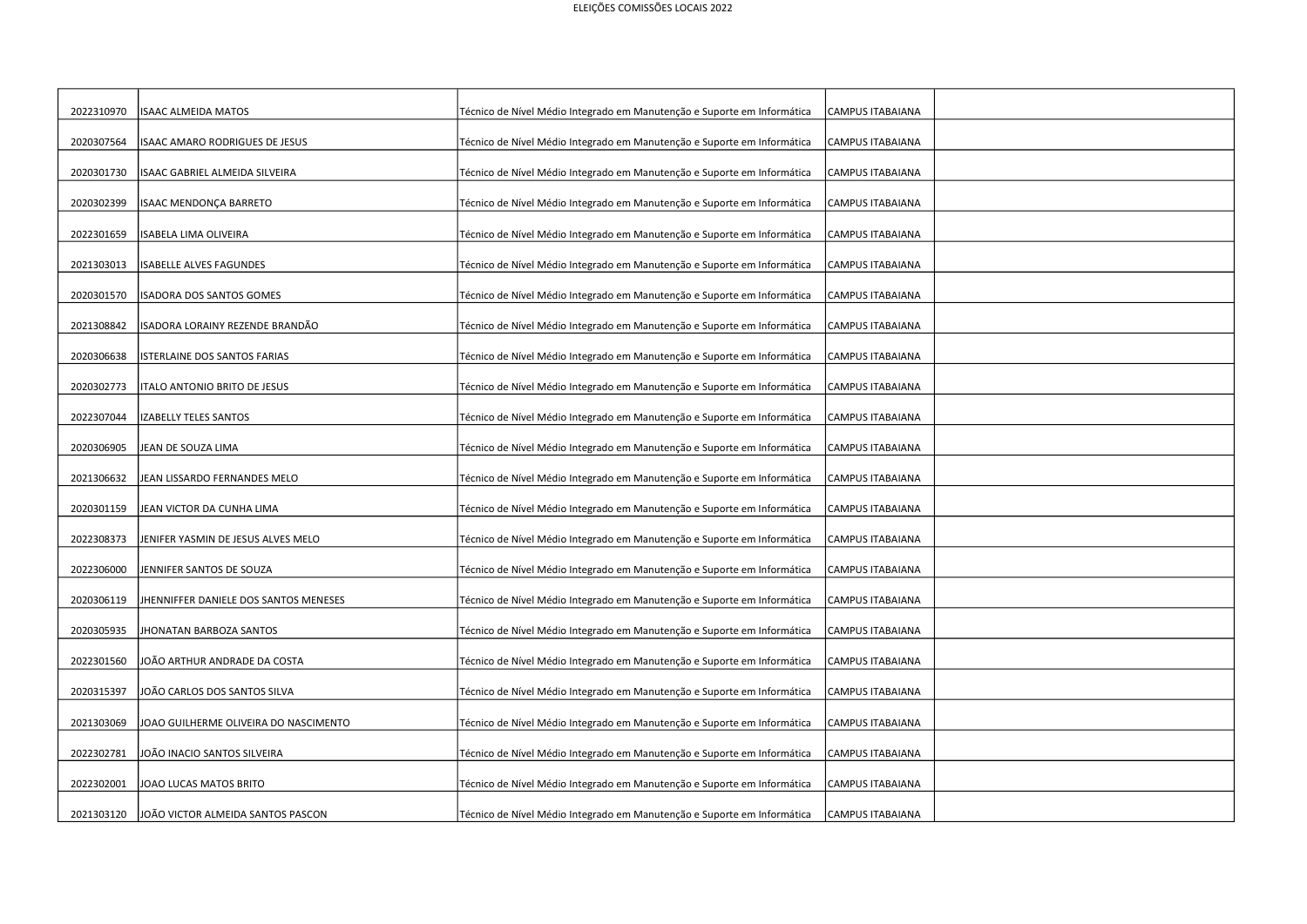| 2021303130 | IOÃO VICTOR MARTUCELLI DA TRINDADE | Técnico de Nível Médio Integrado em Manutenção e Suporte em Informática | CAMPUS ITABAIANA        |  |
|------------|------------------------------------|-------------------------------------------------------------------------|-------------------------|--|
| 2021306712 | JOÃO VITOR DA CONCEIÇÃO DA SILVA   | Técnico de Nível Médio Integrado em Manutenção e Suporte em Informática | CAMPUS ITABAIANA        |  |
| 2021303167 | JOÃO VITOR SANTOS DA SILVA         | Técnico de Nível Médio Integrado em Manutenção e Suporte em Informática | CAMPUS ITABAIANA        |  |
| 2021303200 | JOÃO VITOR VITAL LEÃO              | Técnico de Nível Médio Integrado em Manutenção e Suporte em Informática | <b>CAMPUS ITABAIANA</b> |  |
| 2020304016 | JOSÉ ANDERSON BARROS FERREIRA      | Técnico de Nível Médio Integrado em Manutenção e Suporte em Informática | CAMPUS ITABAIANA        |  |
| 2022304543 | JOSE ARTUR ALMEIDA SILVA           | Técnico de Nível Médio Integrado em Manutenção e Suporte em Informática | CAMPUS ITABAIANA        |  |
| 2020303556 | JOSE CARLOS DAS MERCES SANTOS NETO | Técnico de Nível Médio Integrado em Manutenção e Suporte em Informática | CAMPUS ITABAIANA        |  |
| 2021307255 | OSE MICHAEL ENIO SANTOS DA SILVA   | Técnico de Nível Médio Integrado em Manutenção e Suporte em Informática | CAMPUS ITABAIANA        |  |
| 2022302718 | OSÉ SAMAEL DOS SANTOS              | Técnico de Nível Médio Integrado em Manutenção e Suporte em Informática | CAMPUS ITABAIANA        |  |
| 2022311181 | JULIA DA SILVA COSTA               | Técnico de Nível Médio Integrado em Manutenção e Suporte em Informática | CAMPUS ITABAIANA        |  |
| 2021303229 | JÚLIA MESSENA DE MELO              | Técnico de Nível Médio Integrado em Manutenção e Suporte em Informática | CAMPUS ITABAIANA        |  |
| 2020307395 | JULIANA DA MOTA CORREIA            | Técnico de Nível Médio Integrado em Manutenção e Suporte em Informática | CAMPUS ITABAIANA        |  |
| 2021305760 | KADISON ROBERTO DA SILVA SANTOS    | Técnico de Nível Médio Integrado em Manutenção e Suporte em Informática | <b>CAMPUS ITABAIANA</b> |  |
| 2022301194 | KAMILLY VITORIA SILVA SOUZA        | Técnico de Nível Médio Integrado em Manutenção e Suporte em Informática | <b>CAMPUS ITABAIANA</b> |  |
| 2022309880 | KAROLINE VITORELLO                 | Técnico de Nível Médio Integrado em Manutenção e Suporte em Informática | <b>CAMPUS ITABAIANA</b> |  |
| 2020302460 | KEVEM DIOGO LAGO DE CARVALHO       | Técnico de Nível Médio Integrado em Manutenção e Suporte em Informática | CAMPUS ITABAIANA        |  |
| 2020304286 | AÍNNA VALENTIM SILVA FARIAS.       | Técnico de Nível Médio Integrado em Manutenção e Suporte em Informática | CAMPUS ITABAIANA        |  |
| 2020306950 | LAURA AYDEE COSTA SANTOS           | Técnico de Nível Médio Integrado em Manutenção e Suporte em Informática | <b>CAMPUS ITABAIANA</b> |  |
|            |                                    |                                                                         |                         |  |
| 2021303256 | LAURA CIBELLE ANDRADE SOARES       | Técnico de Nível Médio Integrado em Manutenção e Suporte em Informática | CAMPUS ITABAIANA        |  |
| 2021303274 | LAYZA GEOVANA SANTOS MENEZES       | Técnico de Nível Médio Integrado em Manutenção e Suporte em Informática | CAMPUS ITABAIANA        |  |
| 2020301195 | LEONARDO SANTOS DE OLIVEIRA        | Técnico de Nível Médio Integrado em Manutenção e Suporte em Informática | CAMPUS ITABAIANA        |  |
| 2021302508 | LIVIA MIRELLY ANDRADE SILVA        | Técnico de Nível Médio Integrado em Manutenção e Suporte em Informática | <b>CAMPUS ITABAIANA</b> |  |
|            |                                    |                                                                         |                         |  |
| 2022306673 | OHANNY VITORIA SANTOS BATISTA.     | Técnico de Nível Médio Integrado em Manutenção e Suporte em Informática | CAMPUS ITABAIANA        |  |
| 2022301336 | LUCAS EMANUEL ARAUJO SANTOS        | Técnico de Nível Médio Integrado em Manutenção e Suporte em Informática | CAMPUS ITABAIANA        |  |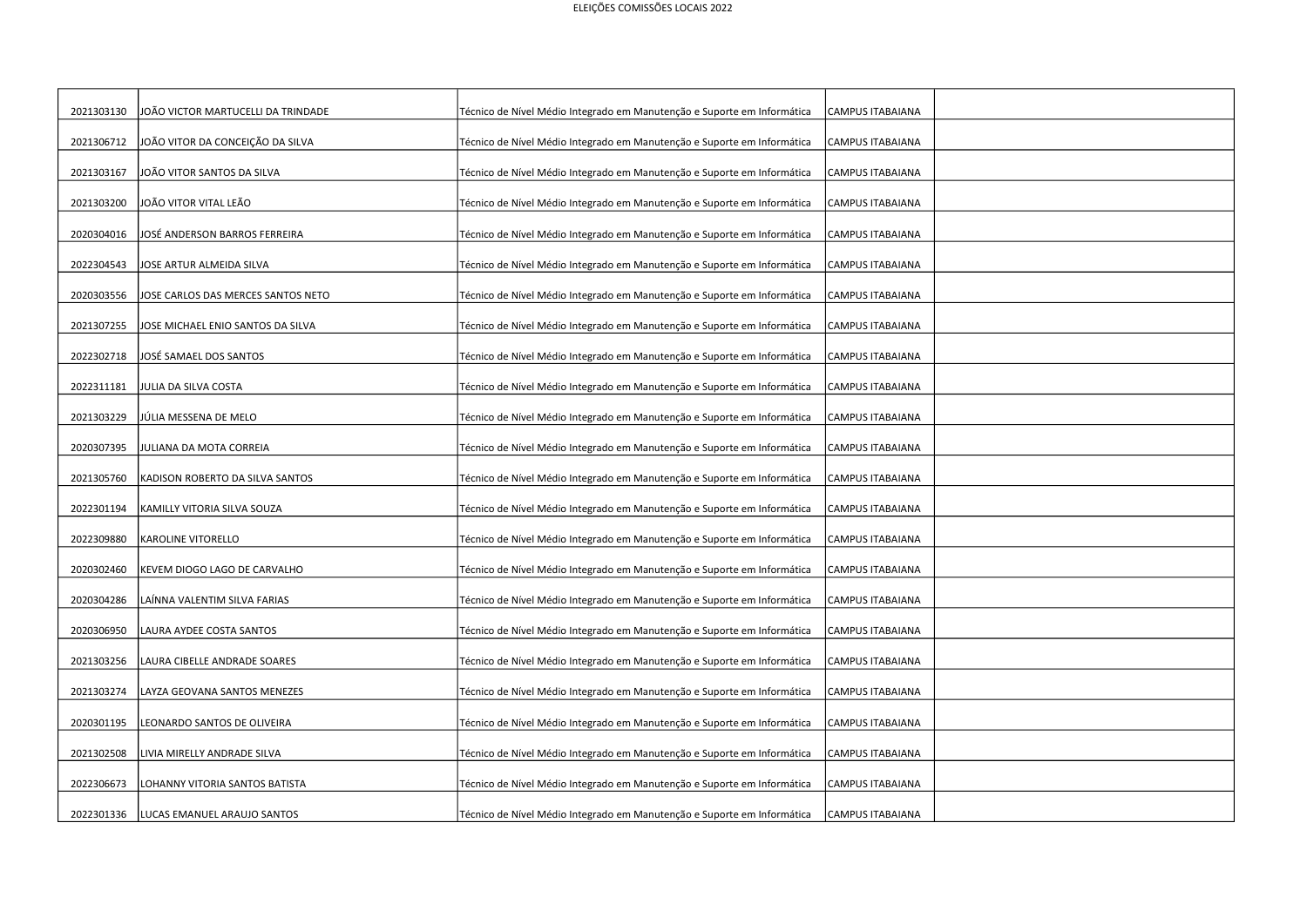| 2020310579 | UCAS GABRIEL DOS SANTOS ANDRADE  | Técnico de Nível Médio Integrado em Manutenção e Suporte em Informática | CAMPUS ITABAIANA        |  |
|------------|----------------------------------|-------------------------------------------------------------------------|-------------------------|--|
| 2020305256 | LUCAS GABRYEL DE JESUS COSTA     | Técnico de Nível Médio Integrado em Manutenção e Suporte em Informática | CAMPUS ITABAIANA        |  |
| 2022300910 | LUCIANE SANTANA DE ALMEIDA       | Técnico de Nível Médio Integrado em Manutenção e Suporte em Informática | CAMPUS ITABAIANA        |  |
| 2020300840 | LUCIANO OLIVEIRA SANTOS JUNIOR   | Técnico de Nível Médio Integrado em Manutenção e Suporte em Informática | <b>CAMPUS ITABAIANA</b> |  |
| 2021307282 | LUISE ARAUJO DE ALMEIDA          | Técnico de Nível Médio Integrado em Manutenção e Suporte em Informática | CAMPUS ITABAIANA        |  |
| 2022302173 | LUÍSY COSTA SANTOS DE JESUS      | Técnico de Nível Médio Integrado em Manutenção e Suporte em Informática | CAMPUS ITABAIANA        |  |
| 2022303493 | LUIZ FELIPE SANTOS DE MENDONÇA   | Técnico de Nível Médio Integrado em Manutenção e Suporte em Informática | CAMPUS ITABAIANA        |  |
| 2021304262 | LUIZ HENRIQUE SANTOS ENDRINGES   | Técnico de Nível Médio Integrado em Manutenção e Suporte em Informática | CAMPUS ITABAIANA        |  |
| 2019302841 | MAÍRA SOUZA LEITE                | Técnico de Nível Médio Integrado em Manutenção e Suporte em Informática | CAMPUS ITABAIANA        |  |
| 2021302820 | MARCELA DO NASCIMENTO LIMA       | Técnico de Nível Médio Integrado em Manutenção e Suporte em Informática | CAMPUS ITABAIANA        |  |
| 2022313014 | MARCIO GABRIEL SILVA OLIVEIRA    | Técnico de Nível Médio Integrado em Manutenção e Suporte em Informática | CAMPUS ITABAIANA        |  |
| 2022300446 | MARIA CECILIA MENDONÇA SANTANA   | Técnico de Nível Médio Integrado em Manutenção e Suporte em Informática | CAMPUS ITABAIANA        |  |
| 2022302182 | MARIA EDUARDA ALMEIDA SANTOS     | Técnico de Nível Médio Integrado em Manutenção e Suporte em Informática | <b>CAMPUS ITABAIANA</b> |  |
| 2020307205 | MARIA EDUARDA DANTAS CHAGAS      | Técnico de Nível Médio Integrado em Manutenção e Suporte em Informática | <b>CAMPUS ITABAIANA</b> |  |
| 2020307770 | MARIA EDUARDA PASSOS SILVEIRA    | Técnico de Nível Médio Integrado em Manutenção e Suporte em Informática | CAMPUS ITABAIANA        |  |
| 2021306285 | MARIA EDUARDA SANTOS SOUZA       | Técnico de Nível Médio Integrado em Manutenção e Suporte em Informática | CAMPUS ITABAIANA        |  |
| 2020303743 | MARIA EDUARDA SILVEIRA SANTOS    | Técnico de Nível Médio Integrado em Manutenção e Suporte em Informática | CAMPUS ITABAIANA        |  |
| 2020304900 | MARIA FERNANDA FELIX DOS SANTOS  | Técnico de Nível Médio Integrado em Manutenção e Suporte em Informática | <b>CAMPUS ITABAIANA</b> |  |
| 2021303372 | MARIA GIULLYA ALMEIDA FERREIRA   | Técnico de Nível Médio Integrado em Manutenção e Suporte em Informática | CAMPUS ITABAIANA        |  |
| 2022303170 | MARIA HELOYZA CARVALHO SANTOS    | Técnico de Nível Médio Integrado em Manutenção e Suporte em Informática | CAMPUS ITABAIANA        |  |
| 2022305282 | MARIA ISABELE DA COSTA GOIS      | Técnico de Nível Médio Integrado em Manutenção e Suporte em Informática | <b>CAMPUS ITABAIANA</b> |  |
| 2020307724 | MARIA MARINA DA SILVA            | Técnico de Nível Médio Integrado em Manutenção e Suporte em Informática | <b>CAMPUS ITABAIANA</b> |  |
| 2020308740 | MARIANE ALMEIDA DE JESUS         | Técnico de Nível Médio Integrado em Manutenção e Suporte em Informática | CAMPUS ITABAIANA        |  |
| 2020304446 | MARIA RAISSA PEREIRA EVANGELISTA | Técnico de Nível Médio Integrado em Manutenção e Suporte em Informática | CAMPUS ITABAIANA        |  |
|            |                                  |                                                                         |                         |  |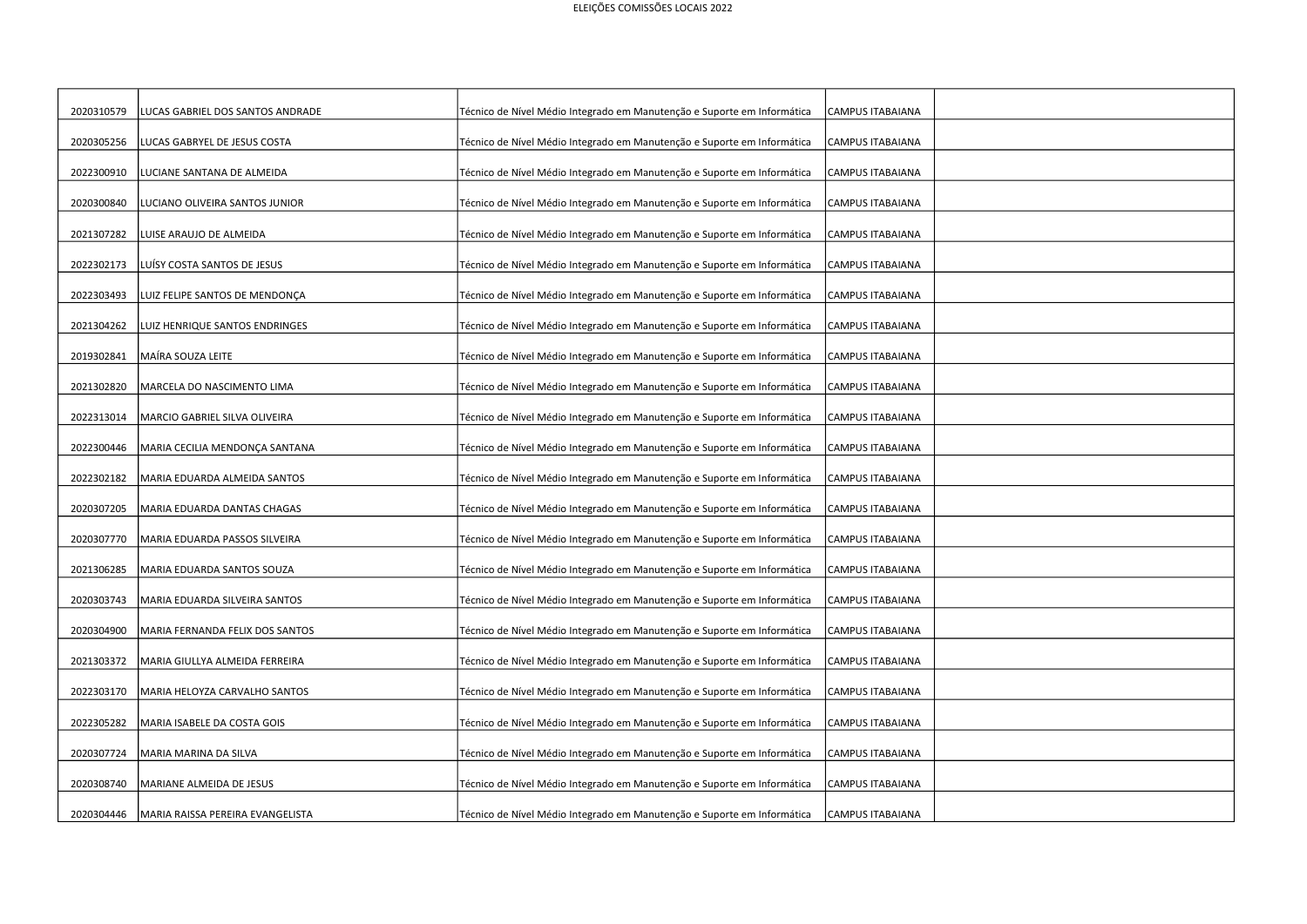| 2021304941 | MARILAINE DOS SANTOS MATEUS                  | Técnico de Nível Médio Integrado em Manutenção e Suporte em Informática | CAMPUS ITABAIANA        |  |
|------------|----------------------------------------------|-------------------------------------------------------------------------|-------------------------|--|
| 2020309012 | MATEUS VASCONCELOS DOS SANTOS                | Técnico de Nível Médio Integrado em Manutenção e Suporte em Informática | CAMPUS ITABAIANA        |  |
| 2021307291 | MATHEUS DANTAS DE JESUS                      | Técnico de Nível Médio Integrado em Manutenção e Suporte em Informática | CAMPUS ITABAIANA        |  |
| 2020305425 | MATHEUS SANTOS DE JESUS                      | Técnico de Nível Médio Integrado em Manutenção e Suporte em Informática | <b>CAMPUS ITABAIANA</b> |  |
| 2020305953 | MILEIDE SANTOS DE CARVALHO                   | Técnico de Nível Médio Integrado em Manutenção e Suporte em Informática | CAMPUS ITABAIANA        |  |
| 2022305255 | MIRELLY VIEIRA DOS SANTOS                    | Técnico de Nível Médio Integrado em Manutenção e Suporte em Informática | CAMPUS ITABAIANA        |  |
| 2022300722 | MYLENA DOS SANTOS SANTANA                    | Técnico de Nível Médio Integrado em Manutenção e Suporte em Informática | CAMPUS ITABAIANA        |  |
| 2022310193 | NATAN SILVA SANTOS                           | Técnico de Nível Médio Integrado em Manutenção e Suporte em Informática | CAMPUS ITABAIANA        |  |
| 2021305887 | NAYARA FARIAS SANTOS                         | Técnico de Nível Médio Integrado em Manutenção e Suporte em Informática | CAMPUS ITABAIANA        |  |
| 2020306235 | NICOLY VITORIA MATOS DOS SANTOS              | Técnico de Nível Médio Integrado em Manutenção e Suporte em Informática | CAMPUS ITABAIANA        |  |
| 2022306806 | NINA MORENA CAMARA DE ANDRADE VILARES SANTOS | Técnico de Nível Médio Integrado em Manutenção e Suporte em Informática | CAMPUS ITABAIANA        |  |
| 2019303633 | PAULO DE OLIVEIRA SILVA MENEZES              | Técnico de Nível Médio Integrado em Manutenção e Suporte em Informática | CAMPUS ITABAIANA        |  |
| 2021307489 | PAULO GABRIEL SILVA                          | Técnico de Nível Médio Integrado em Manutenção e Suporte em Informática | <b>CAMPUS ITABAIANA</b> |  |
| 2021307308 | PEDRO ALVES DOS SANTOS NETO                  | Técnico de Nível Médio Integrado em Manutenção e Suporte em Informática | <b>CAMPUS ITABAIANA</b> |  |
| 2020301130 | PEDRO AUGUSTO FONTES FEDEL                   | Técnico de Nível Médio Integrado em Manutenção e Suporte em Informática | <b>CAMPUS ITABAIANA</b> |  |
| 2021303318 | PEDRO GUSTAVO DE JESUS MEIRELES              | Técnico de Nível Médio Integrado em Manutenção e Suporte em Informática | CAMPUS ITABAIANA        |  |
| 2020303977 | PEDRO HENRIQUE FREITAS MELO                  | Técnico de Nível Médio Integrado em Manutenção e Suporte em Informática | CAMPUS ITABAIANA        |  |
| 2022303081 | PEDRO RIQUELME SOUSA SANTOS                  | Técnico de Nível Médio Integrado em Manutenção e Suporte em Informática | <b>CAMPUS ITABAIANA</b> |  |
| 2022310030 |                                              |                                                                         |                         |  |
|            | RAYCHA SANTOS SILVA                          | Técnico de Nível Médio Integrado em Manutenção e Suporte em Informática | CAMPUS ITABAIANA        |  |
| 2020307789 | REBEKA PEREIRA SOUZA SANTOS                  | Técnico de Nível Médio Integrado em Manutenção e Suporte em Informática | CAMPUS ITABAIANA        |  |
| 2021303327 | RENATA SILVA DE JESUS                        | Técnico de Nível Médio Integrado em Manutenção e Suporte em Informática | CAMPUS ITABAIANA        |  |
| 2020301041 | RENATA STEFANY NASCIMENTO DE JESUS           | Técnico de Nível Médio Integrado em Manutenção e Suporte em Informática | <b>CAMPUS ITABAIANA</b> |  |
| 2022300535 | RICHLECIA NETO DOS SANTOS                    | Técnico de Nível Médio Integrado em Manutenção e Suporte em Informática | <b>CAMPUS ITABAIANA</b> |  |
| 2020307063 | RODRIGO DA SILVA SANTOS                      | Técnico de Nível Médio Integrado em Manutenção e Suporte em Informática | CAMPUS ITABAIANA        |  |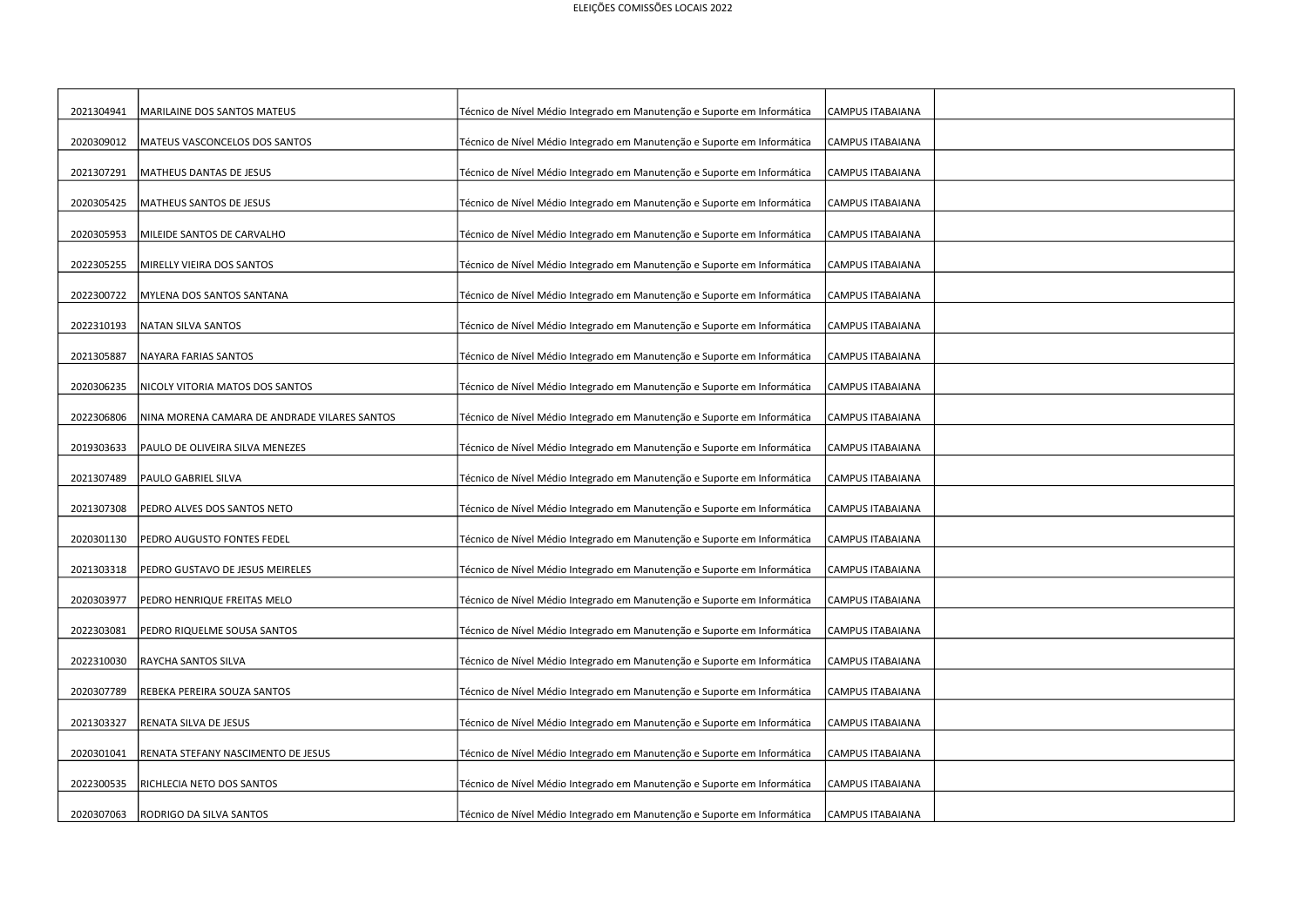| 2020304295 | RUAN VINÍCIUS DIAS SANTOS       | Técnico de Nível Médio Integrado em Manutenção e Suporte em Informática | CAMPUS ITABAIANA        |  |
|------------|---------------------------------|-------------------------------------------------------------------------|-------------------------|--|
| 2021305617 | SARA VIRNA MARTES FREIRE        | Técnico de Nível Médio Integrado em Manutenção e Suporte em Informática | CAMPUS ITABAIANA        |  |
| 2021308181 | <b>SUIANY MIGUEL PEREIRA</b>    | Técnico de Nível Médio Integrado em Manutenção e Suporte em Informática | CAMPUS ITABAIANA        |  |
| 2021302624 | TAUAN SOUZA ANDRADE             | Técnico de Nível Médio Integrado em Manutenção e Suporte em Informática | <b>CAMPUS ITABAIANA</b> |  |
| 2022307447 | VALTENISON DOS SANTOS           | Técnico de Nível Médio Integrado em Manutenção e Suporte em Informática | CAMPUS ITABAIANA        |  |
| 2022309915 | VICTOR EDUARDO ALVES DOS SANTOS | Técnico de Nível Médio Integrado em Manutenção e Suporte em Informática | CAMPUS ITABAIANA        |  |
| 2020307591 | VICTOR NASCIMENTO DA SILVA      | Técnico de Nível Médio Integrado em Manutenção e Suporte em Informática | CAMPUS ITABAIANA        |  |
| 2022309998 | VINICIUS OLIVEIRA DOS SANTOS    | Técnico de Nível Médio Integrado em Manutenção e Suporte em Informática | CAMPUS ITABAIANA        |  |
| 2021302830 | VITÓRIA DA CRUZ SILVA           | Técnico de Nível Médio Integrado em Manutenção e Suporte em Informática | CAMPUS ITABAIANA        |  |
| 2021302858 | VITORIA DARLEN DOS REIS GOIS    | Técnico de Nível Médio Integrado em Manutenção e Suporte em Informática | CAMPUS ITABAIANA        |  |
| 2021306220 | VITÓRIA DOS SANTOS              | Técnico de Nível Médio Integrado em Manutenção e Suporte em Informática | CAMPUS ITABAIANA        |  |
| 2021306276 | <b>VIVIAN DOS SANTOS</b>        | Técnico de Nível Médio Integrado em Manutenção e Suporte em Informática | CAMPUS ITABAIANA        |  |
| 2022302594 | WALLACE DIEGO LIMA DE OLIVEIRA  | Técnico de Nível Médio Integrado em Manutenção e Suporte em Informática | CAMPUS ITABAIANA        |  |
| 2021308172 | WALYSON DOS SANTOS GOIS         | Técnico de Nível Médio Integrado em Manutenção e Suporte em Informática | CAMPUS ITABAIANA        |  |
| 2021306122 | WESLLEY SILVA DE OLIVEIRA       | Técnico de Nível Médio Integrado em Manutenção e Suporte em Informática | CAMPUS ITABAIANA        |  |
| 2021303345 | YASMIM DE JESUS ANDRADE         | Técnico de Nível Médio Integrado em Manutenção e Suporte em Informática | CAMPUS ITABAIANA        |  |
| 2022303457 | <b>GOR REZENDE LEITE</b>        | Técnico de Nível Médio Integrado em Manutenção e Suporte em Informática | CAMPUS ITABAIANA        |  |
| 2022300301 | YURI ALVES BARBOSA              | Técnico de Nível Médio Integrado em Manutenção e Suporte em Informática | CAMPUS ITABAIANA        |  |
| 2020313294 | ADRIANNY LUIZA SANTOS           | Técnico Integrado em Agronegócio                                        | <b>CAMPUS ITABAIANA</b> |  |
| 2020307143 | ADRIEL FELIPE SOUZA DE JESUS    | Técnico Integrado em Agronegócio                                        | CAMPUS ITABAIANA        |  |
| 2021306679 | ADRIEL MEDEIROS DE MENEZES      | Técnico Integrado em Agronegócio                                        | CAMPUS ITABAIANA        |  |
| 2022309325 | ADRIELY ALMEIDA DIAS DOS SANTOS | Técnico Integrado em Agronegócio                                        | <b>CAMPUS ITABAIANA</b> |  |
| 2021316559 | ALINE SANTOS DE LIMA            | Técnico Integrado em Agronegócio                                        | CAMPUS ITABAIANA        |  |
| 2021301082 | ALLAN ANDRADE OLIVEIRA          | Técnico Integrado em Agronegócio                                        | CAMPUS ITABAIANA        |  |
|            |                                 |                                                                         |                         |  |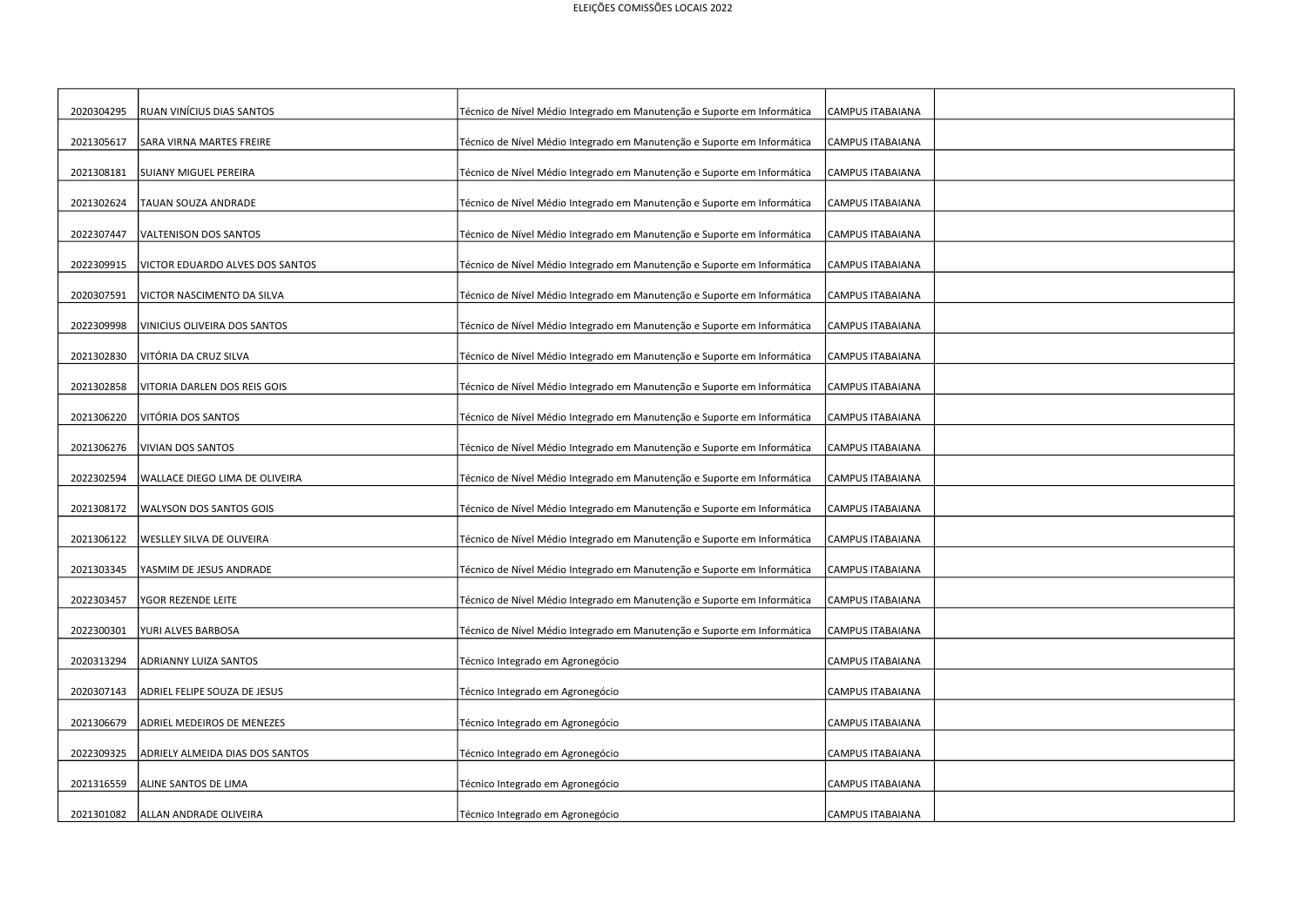| 2020307090 | ALLICE SANTOS OLIVEIRA               | Técnico Integrado em Agronegócio | <b>CAMPUS ITABAIANA</b> |
|------------|--------------------------------------|----------------------------------|-------------------------|
| 2021301037 | ANA CAMILLY SANTOS                   | Técnico Integrado em Agronegócio | CAMPUS ITABAIANA        |
| 2022300357 | ANALICE SILVA SANTOS                 | Técnico Integrado em Agronegócio | <b>CAMPUS ITABAIANA</b> |
| 2020301239 | ANDERSON LIMA TENÓRIO                | Técnico Integrado em Agronegócio | <b>CAMPUS ITABAIANA</b> |
| 2021306660 | <b>ANDREY ANDRADE SANTOS</b>         | Técnico Integrado em Agronegócio | <b>CAMPUS ITABAIANA</b> |
| 2022303143 | ANDREZA ALVES ROCHA                  | Técnico Integrado em Agronegócio | <b>CAMPUS ITABAIANA</b> |
| 2020307036 | ANDREZA SANTOS ARAÚJO                | Técnico Integrado em Agronegócio | <b>CAMPUS ITABAIANA</b> |
| 2022302496 | ANGELLY EVELLYN VITAL LEAO           | Técnico Integrado em Agronegócio | <b>CAMPUS ITABAIANA</b> |
| 2021303210 | ANNE KATRYNE SANTOS CARVALHO         | Técnico Integrado em Agronegócio | CAMPUS ITABAIANA        |
| 2020301972 | ANTONIO OLIVEIRA LANCAST SANTOS      | Técnico Integrado em Agronegócio | <b>CAMPUS ITABAIANA</b> |
| 2020317892 | <b>ANTONY ALVES DE OLIVEIRA</b>      | Técnico Integrado em Agronegócio | <b>CAMPUS ITABAIANA</b> |
| 2019317129 | BARBARA LORRANE SANTOS DOS ANJOS     | Técnico Integrado em Agronegócio | <b>CAMPUS ITABAIANA</b> |
| 2020303190 | BÁRBARA MARJORE JESUS SOUZA          | Técnico Integrado em Agronegócio | <b>CAMPUS ITABAIANA</b> |
| 2020300948 | BARBARA MENDES DE FARIAS SANTOS      | Técnico Integrado em Agronegócio | <b>CAMPUS ITABAIANA</b> |
| 2020307840 | BEATRIZ DE JESUS SANTOS              | Técnico Integrado em Agronegócio | <b>CAMPUS ITABAIANA</b> |
| 2021317144 | <b>BRENDA ARAUJO ALVES</b>           | Técnico Integrado em Agronegócio | <b>CAMPUS ITABAIANA</b> |
| 2022311332 | BRENDHA CRISTINA LIMA MENDONÇA COSTA | Técnico Integrado em Agronegócio | <b>CAMPUS ITABAIANA</b> |
| 2021303022 | CAMILY VITORIA SANTOS CARVALHO       | Técnico Integrado em Agronegócio | <b>CAMPUS ITABAIANA</b> |
| 2021306051 | CARLA RESENDE DOS SANTOS             | Técnico Integrado em Agronegócio | <b>CAMPUS ITABAIANA</b> |
| 2021303031 | CARLOS DANIEL RODRIGUES REIS         | Técnico Integrado em Agronegócio | CAMPUS ITABAIANA        |
| 2022301588 | CARLOS HENRIQUE ANDRADE DE JESUS     | Técnico Integrado em Agronegócio | <b>CAMPUS ITABAIANA</b> |
| 2022312222 | CARLOS MAGNO SILVA PEREIRA           | Técnico Integrado em Agronegócio | <b>CAMPUS ITABAIANA</b> |
| 2022311421 | CAUANNY ANDRADE DA FONSECA           | Técnico Integrado em Agronegócio | CAMPUS ITABAIANA        |
| 2020307484 | <b>CIBELLY SILVA SANTOS</b>          | Técnico Integrado em Agronegócio | <b>CAMPUS ITABAIANA</b> |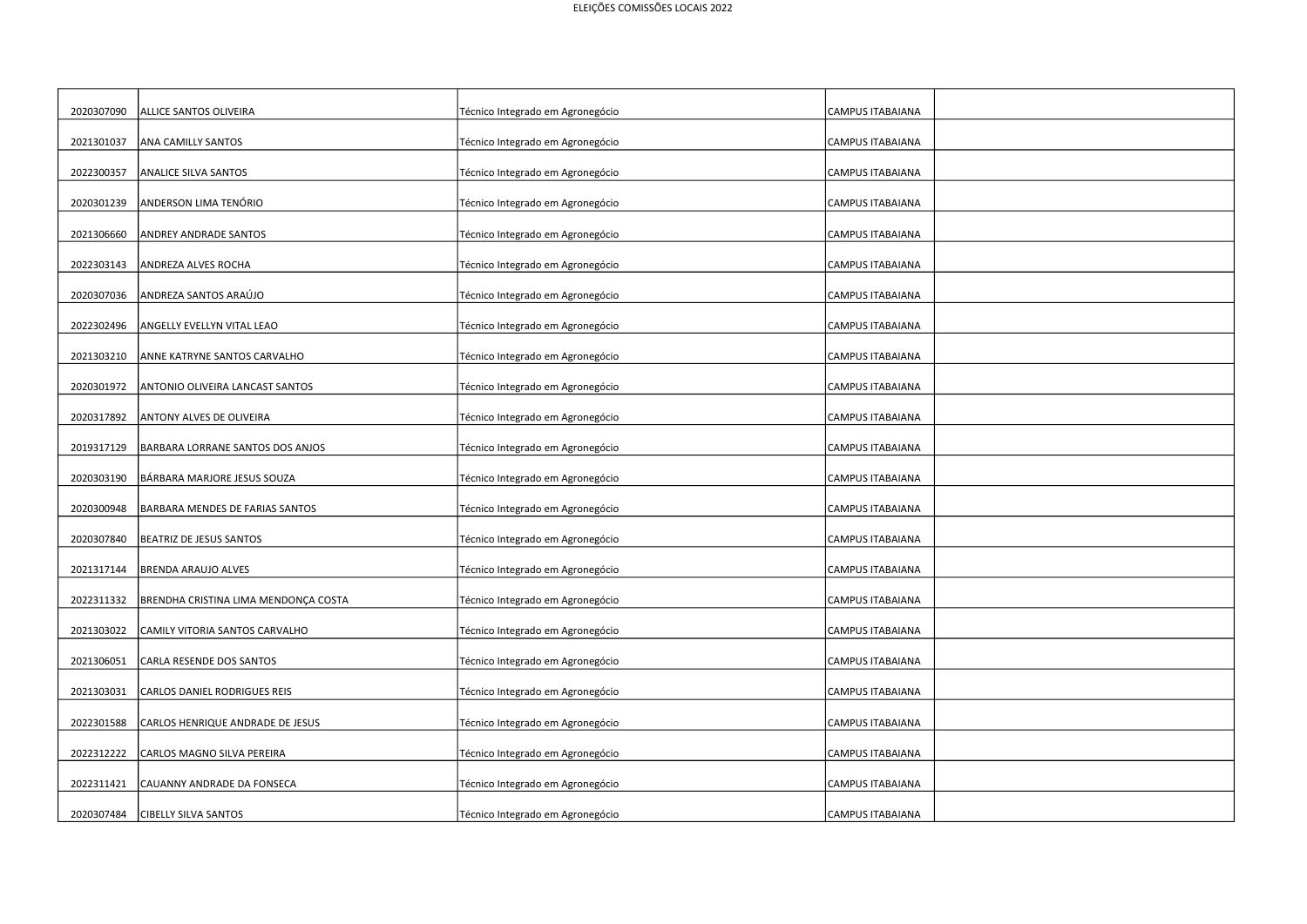| 2020301936 | CINTHIA DANIELE DE ANDRADE MATEUS  |                                  | CAMPUS ITABAIANA        |
|------------|------------------------------------|----------------------------------|-------------------------|
|            |                                    | Técnico Integrado em Agronegócio |                         |
| 2021303050 | DANIEL BATISTA DE SANTANA SANTOS   | Técnico Integrado em Agronegócio | <b>CAMPUS ITABAIANA</b> |
| 2020304947 | DANIEL FERREIRA SILVA              | Técnico Integrado em Agronegócio | CAMPUS ITABAIANA        |
|            |                                    |                                  |                         |
| 2022302638 | DEBORAH MENEZES SANTOS             | Técnico Integrado em Agronegócio | CAMPUS ITABAIANA        |
| 2021306060 | DIOGO SANTOS PASSOS                | Técnico Integrado em Agronegócio | CAMPUS ITABAIANA        |
|            |                                    |                                  |                         |
| 2021303087 | EDNA MARIA CARVALHO BARBOSA        | Técnico Integrado em Agronegócio | <b>CAMPUS ITABAIANA</b> |
| 2021315678 | EDSON JANSON ALVES SOUZA           | Técnico Integrado em Agronegócio | CAMPUS ITABAIANA        |
| 2022301499 | EDUARDO JACINTO DE OLIVEIRA        | Técnico Integrado em Agronegócio | CAMPUS ITABAIANA        |
|            |                                    |                                  |                         |
| 2021303096 | EDUARDO PRADO LIMA                 | Técnico Integrado em Agronegócio | CAMPUS ITABAIANA        |
| 2022300179 | EDUARDO SANTOS DA ROCHA            | Técnico Integrado em Agronegócio | CAMPUS ITABAIANA        |
|            |                                    |                                  |                         |
| 2021317556 | ELLEN VICTORIA VIEIRA DOS SANTOS   | Técnico Integrado em Agronegócio | CAMPUS ITABAIANA        |
| 2022307474 | ERILAYNE MARINHO SANTOS            | Técnico Integrado em Agronegócio | CAMPUS ITABAIANA        |
|            |                                    |                                  |                         |
| 2022300025 | EVERLAINE DA CRUZ                  | Técnico Integrado em Agronegócio | CAMPUS ITABAIANA        |
| 2022305246 | EVILLY GABRIELLY BRITO VIEIRA      | Técnico Integrado em Agronegócio | CAMPUS ITABAIANA        |
| 2020315109 | EWELLIN PEREIRA DA SILVA           | Técnico Integrado em Agronegócio | CAMPUS ITABAIANA        |
|            |                                    |                                  |                         |
| 2021317458 | FABIO HERLINTON DOS SANTOS         | Técnico Integrado em Agronegócio | CAMPUS ITABAIANA        |
| 2020301490 | ERNANDA DE OLIVEIRA CRUZ           | Técnico Integrado em Agronegócio | CAMPUS ITABAIANA        |
|            |                                    |                                  |                         |
| 2022301149 | FRANCISCO ARTHUR DOS SANTOS NETO   | Técnico Integrado em Agronegócio | CAMPUS ITABAIANA        |
| 2022306029 | <b>GABRIEL CHAGAS BARRETO</b>      | Técnico Integrado em Agronegócio | <b>CAMPUS ITABAIANA</b> |
|            |                                    |                                  |                         |
| 2021303158 | <b>GABRIELLE NASCIMENTO SANTOS</b> | Técnico Integrado em Agronegócio | CAMPUS ITABAIANA        |
| 2021303185 | GABRIEL OLIVEIRA SANTANA           | Técnico Integrado em Agronegócio | CAMPUS ITABAIANA        |
| 2021314910 | <b>GABRIEL SANTOS BASTOS</b>       | Técnico Integrado em Agronegócio | CAMPUS ITABAIANA        |
|            |                                    |                                  |                         |
| 2020303108 | <b>GABRIEL SOARES SILVA</b>        | Técnico Integrado em Agronegócio | <b>CAMPUS ITABAIANA</b> |
| 2022301739 | <b>GEOVANA MARTINS DA SILVA</b>    | Técnico Integrado em Agronegócio | CAMPUS ITABAIANA        |
|            |                                    |                                  |                         |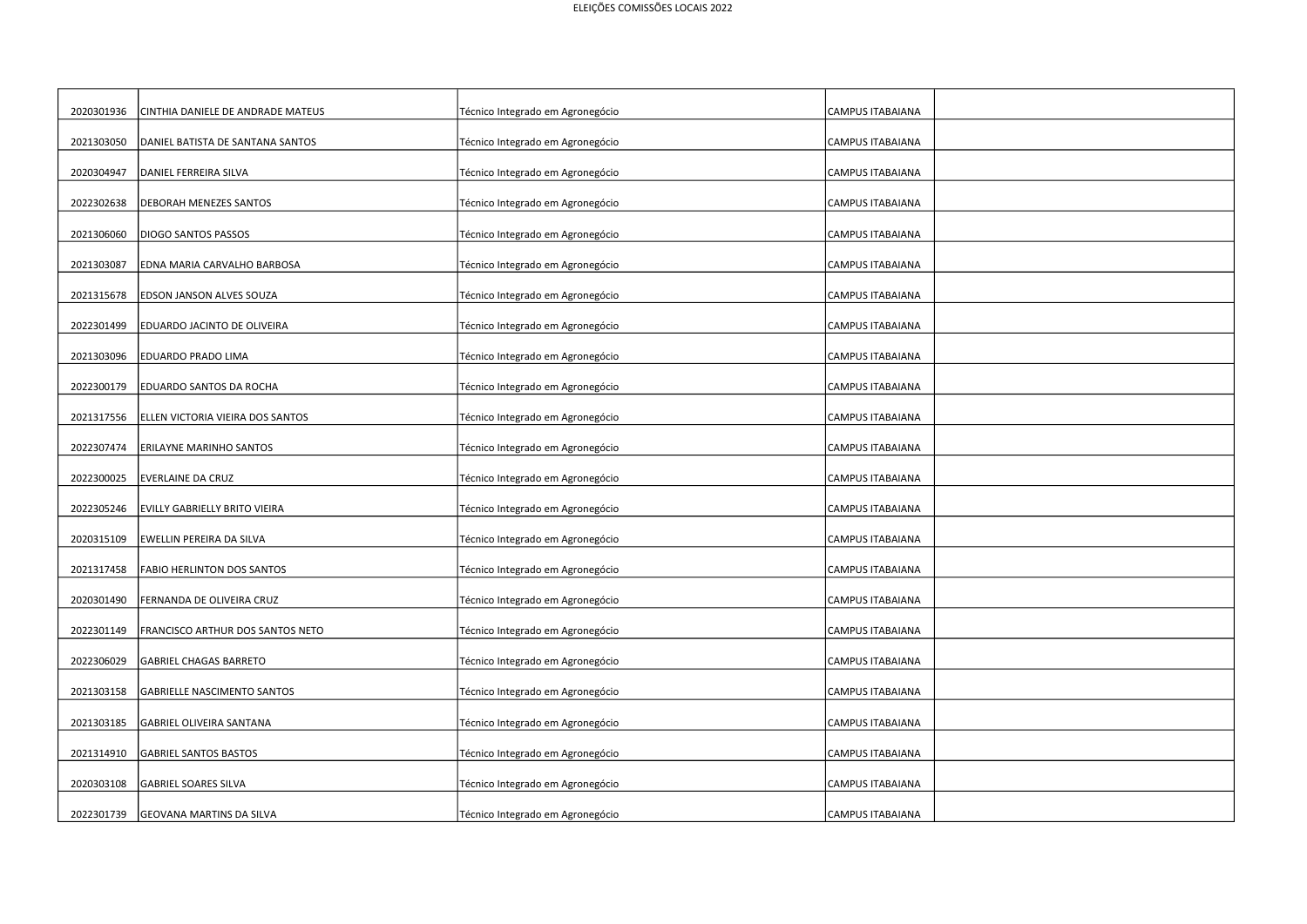| 2021303194 | GETÚLIO HUGO DE SANTANA OLIVEIRA     | Técnico Integrado em Agronegócio | CAMPUS ITABAIANA        |
|------------|--------------------------------------|----------------------------------|-------------------------|
| 2021302894 | GILVANETE CORREIA MIGUEL             | Técnico Integrado em Agronegócio | <b>CAMPUS ITABAIANA</b> |
|            |                                      |                                  |                         |
| 2021302938 | GISLAINE PASSOS DOS SANTOS           | Técnico Integrado em Agronegócio | CAMPUS ITABAIANA        |
| 2020304150 | GUILHERME BEZERRA DOS SANTOS         | Técnico Integrado em Agronegócio | CAMPUS ITABAIANA        |
|            |                                      |                                  |                         |
| 2021307442 | GUILHERME LUAN LIMA DE MENEZES       | Técnico Integrado em Agronegócio | CAMPUS ITABAIANA        |
| 2021300684 | HAGATA YORANA PIRES SOUSA            | Técnico Integrado em Agronegócio | CAMPUS ITABAIANA        |
|            |                                      |                                  |                         |
| 2021303238 | HAISHLANNY DA SILVA SANTOS           | Técnico Integrado em Agronegócio | CAMPUS ITABAIANA        |
| 2021304843 | HELOÍSA EMANUELLY DE JESUS SOUZA     | Técnico Integrado em Agronegócio | <b>CAMPUS ITABAIANA</b> |
|            |                                      |                                  |                         |
| 2020301435 | HELOISA OLIVEIRA DOS SANTOS          | Técnico Integrado em Agronegócio | CAMPUS ITABAIANA        |
| 2021314957 | <b>HEVELYN EMANUELLY DOS SANTOS</b>  | Técnico Integrado em Agronegócio | CAMPUS ITABAIANA        |
|            |                                      |                                  |                         |
| 2021304905 | IASMIN DOS SANTOS CARVALHO           | Técnico Integrado em Agronegócio | CAMPUS ITABAIANA        |
| 2022311403 | IGOR GOIS REIS                       |                                  |                         |
|            |                                      | Técnico Integrado em Agronegócio | CAMPUS ITABAIANA        |
| 2022303125 | IKARO BARRETO LIMA                   | Técnico Integrado em Agronegócio | CAMPUS ITABAIANA        |
|            |                                      |                                  |                         |
| 2021303265 | <b>ISADORA SANTOS GOIS</b>           | Técnico Integrado em Agronegócio | CAMPUS ITABAIANA        |
| 2021305223 | <b>ISIS LIMA SANTOS</b>              | Técnico Integrado em Agronegócio | CAMPUS ITABAIANA        |
|            |                                      |                                  |                         |
| 2022304347 | ISMAEL ÁLVORO DOS SANTOS             | Técnico Integrado em Agronegócio | CAMPUS ITABAIANA        |
| 2021302571 | ITALO LUIZ SANTOS ANDRADE            | Técnico Integrado em Agronegócio | CAMPUS ITABAIANA        |
|            |                                      |                                  |                         |
| 2021314966 | IZAURA EDUARDA SILVA SANTOS          | Técnico Integrado em Agronegócio | CAMPUS ITABAIANA        |
| 2022302057 | JACONIAS SATURNINO DOS SANTOS JUNIOR | Técnico Integrado em Agronegócio | <b>CAMPUS ITABAIANA</b> |
|            |                                      |                                  |                         |
| 2021303292 | JADSON SANTOS FREIRE                 | Técnico Integrado em Agronegócio | CAMPUS ITABAIANA        |
| 2022307492 | JAINE CRISTINA DOS SANTOS TAVARES    | Técnico Integrado em Agronegócio | CAMPUS ITABAIANA        |
|            |                                      |                                  |                         |
| 2022307017 | JAMILE DOS SANTOS MOREIRA            | Técnico Integrado em Agronegócio | CAMPUS ITABAIANA        |
|            |                                      |                                  |                         |
| 2020301918 | JHENNIFER ADRIENY OLIVEIRA CONCEICAO | Técnico Integrado em Agronegócio | CAMPUS ITABAIANA        |
| 2021305751 | JHENYFER DE AMORIM DE ALMEIDA        | Técnico Integrado em Agronegócio | CAMPUS ITABAIANA        |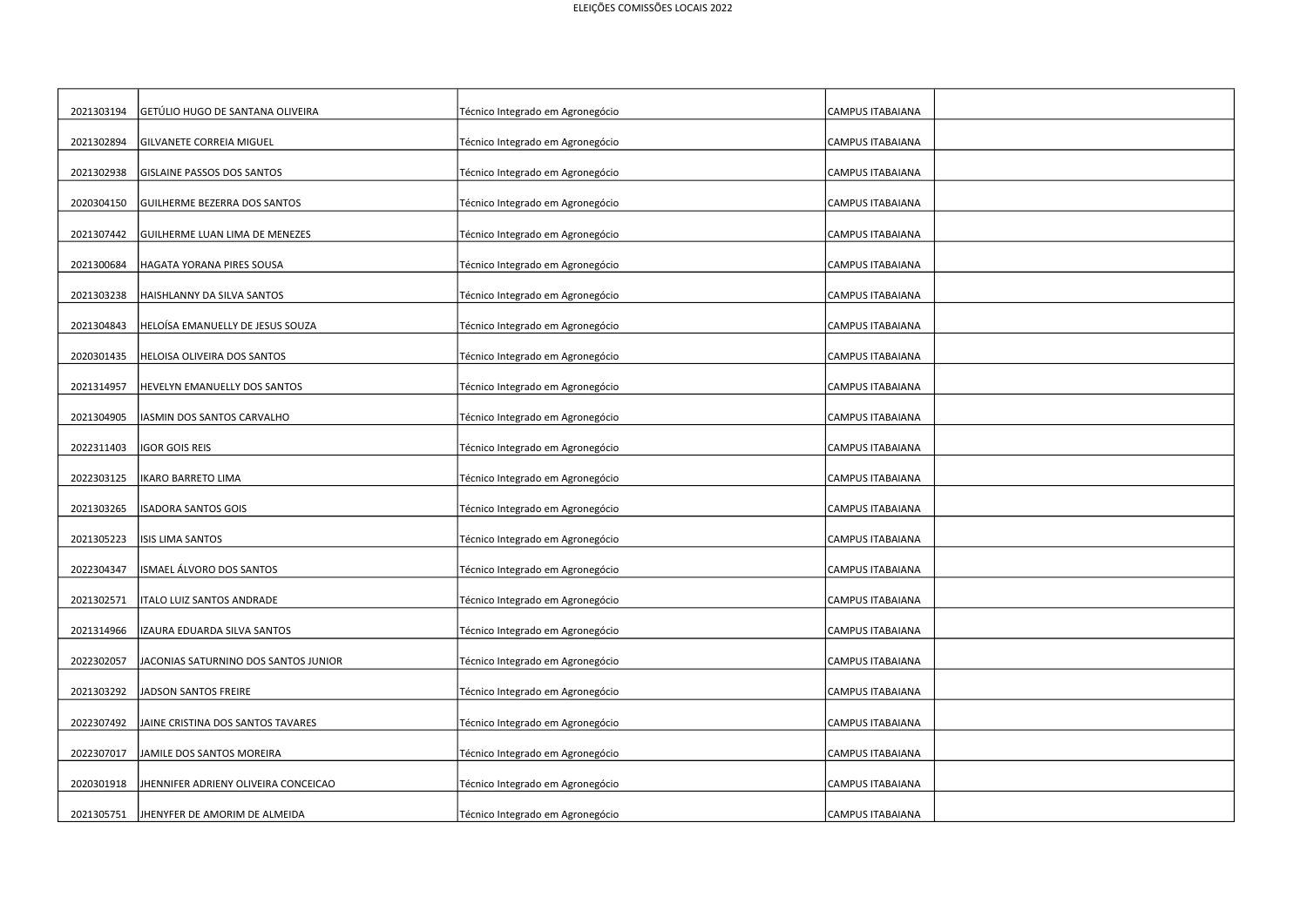| 2021315702 | JOANNA RITA SANTOS DE JESUS        | Técnico Integrado em Agronegócio | CAMPUS ITABAIANA        |
|------------|------------------------------------|----------------------------------|-------------------------|
| 2021302606 | JOAO MICAEL DOS SANTOS REIS        | Técnico Integrado em Agronegócio | <b>CAMPUS ITABAIANA</b> |
| 2021304923 | JOAO VITOR DE JESUS SANTOS         | Técnico Integrado em Agronegócio | <b>CAMPUS ITABAIANA</b> |
| 2021306169 | JOCÁCIA ALVES DA SILVA             | Técnico Integrado em Agronegócio | <b>CAMPUS ITABAIANA</b> |
| 2022307527 | JOSÉ ERNANDES DA SILVA SANTOS      | Técnico Integrado em Agronegócio | <b>CAMPUS ITABAIANA</b> |
| 2022309559 | JOSE HENRIQUE BARBOSA DA CUNHA     | Técnico Integrado em Agronegócio | <b>CAMPUS ITABAIANA</b> |
| 2022303448 |                                    |                                  |                         |
|            | JOSE HENRIQUE DOS SANTOS SAMPAIO   | Técnico Integrado em Agronegócio | <b>CAMPUS ITABAIANA</b> |
| 2021306294 | JOSÉ VALDENY DOS SANTOS FILHO      | Técnico Integrado em Agronegócio | <b>CAMPUS ITABAIANA</b> |
| 2019301998 | JOYCE LARISSA DOS SANTOS LIMA      | Técnico Integrado em Agronegócio | <b>CAMPUS ITABAIANA</b> |
| 2021314984 | JÚLIA NASCIMENTO ARAGÃO            | Técnico Integrado em Agronegócio | CAMPUS ITABAIANA        |
| 2021315696 | KAIC SILVA DE JESUS                | Técnico Integrado em Agronegócio | <b>CAMPUS ITABAIANA</b> |
| 2021305715 | KARINY DE OLIVEIRA ANDRADE         | Técnico Integrado em Agronegócio | <b>CAMPUS ITABAIANA</b> |
|            |                                    |                                  |                         |
| 2021315023 | KÁSSIA EVELLIN DE OLIVEIRA LIMA    | Técnico Integrado em Agronegócio | <b>CAMPUS ITABAIANA</b> |
| 2021315622 | KATHELLEN DOS ANJOS SANTOS SANTANA | Técnico Integrado em Agronegócio | <b>CAMPUS ITABAIANA</b> |
| 2021316540 | KAUÃ DA CUNHA MENEZES              | Técnico Integrado em Agronegócio | CAMPUS ITABAIANA        |
| 2022313239 | KAUA JUNIO OLIVEIRA SANTOS         | Técnico Integrado em Agronegócio | <b>CAMPUS ITABAIANA</b> |
|            |                                    |                                  |                         |
| 2020306496 | KAUAN CABRAL DA SILVEIRA           | Técnico Integrado em Agronegócio | <b>CAMPUS ITABAIANA</b> |
| 2020315691 | KETHILY LAIANNI ALVES DE JESUS     | Técnico Integrado em Agronegócio | <b>CAMPUS ITABAIANA</b> |
|            |                                    |                                  |                         |
| 2020307635 | LAIZA MARIA DE SANTANA PINTO       | Técnico Integrado em Agronegócio | CAMPUS ITABAIANA        |
| 2021303309 | LANA EDUARDA ANDRADE DA COSTA      | Técnico Integrado em Agronegócio | CAMPUS ITABAIANA        |
| 2020313356 | LARA JENNIFFER VIEIRA DA CONCEIÇÃO | Técnico Integrado em Agronegócio | <b>CAMPUS ITABAIANA</b> |
|            |                                    |                                  |                         |
| 2020315682 | LARISSA FERNANDES DE SA            | Técnico Integrado em Agronegócio | <b>CAMPUS ITABAIANA</b> |
| 2020301524 | LASLA DOS SANTOS                   | Técnico Integrado em Agronegócio | CAMPUS ITABAIANA        |
|            |                                    |                                  |                         |
| 2020307279 | LEANDRO DE SOUZA LEITE             | Técnico Integrado em Agronegócio | <b>CAMPUS ITABAIANA</b> |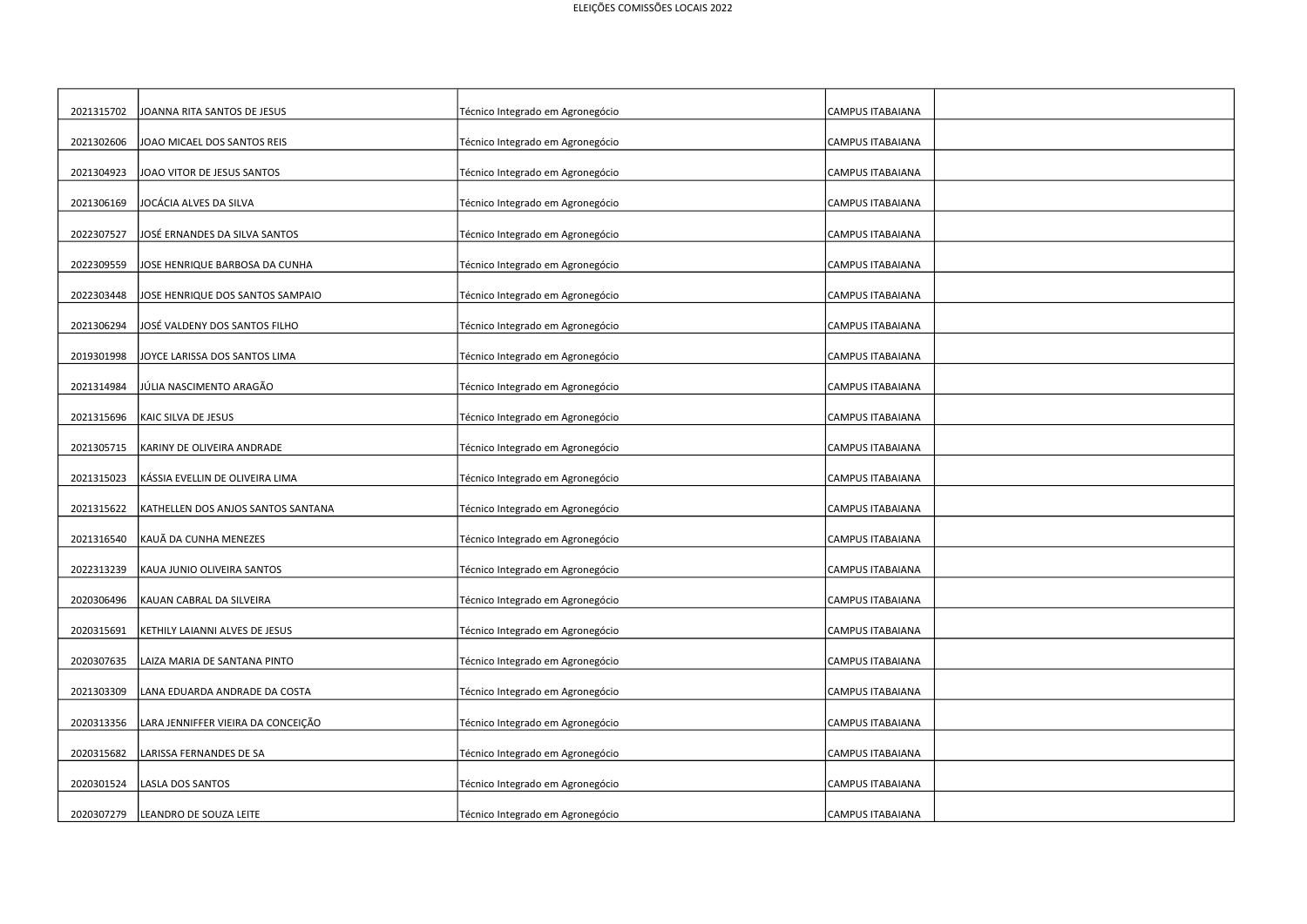| 2021303354 | EONARDO SANTOS ALMEIDA                 | Técnico Integrado em Agronegócio | CAMPUS ITABAIANA        |
|------------|----------------------------------------|----------------------------------|-------------------------|
| 2020301417 | LETÍCIA DE JESUS RODRIGUES             | Técnico Integrado em Agronegócio | CAMPUS ITABAIANA        |
| 2022307705 | ETICIA REBECA SILVA MORAIS             | Técnico Integrado em Agronegócio | <b>CAMPUS ITABAIANA</b> |
| 2020302700 | LETICIA SANTOS DE JESUS                | Técnico Integrado em Agronegócio | <b>CAMPUS ITABAIANA</b> |
| 2020302110 | OHANY SANTOS TAVARES                   | Técnico Integrado em Agronegócio | CAMPUS ITABAIANA        |
| 2020301883 | LUCAS FERNANDO DOS SANTOS              | Técnico Integrado em Agronegócio | CAMPUS ITABAIANA        |
| 2022309334 | LUCAS LIMA DA CUNHA                    | Técnico Integrado em Agronegócio | <b>CAMPUS ITABAIANA</b> |
| 2020307715 | LUCAS SANTOS DE ALMEIDA                | Técnico Integrado em Agronegócio | <b>CAMPUS ITABAIANA</b> |
| 2020306155 | LUCIANA DE JESUS SANTOS                | Técnico Integrado em Agronegócio | CAMPUS ITABAIANA        |
| 2021306697 | LUIS FILIPE OLIVEIRA DE JESUS          | Técnico Integrado em Agronegócio | CAMPUS ITABAIANA        |
| 2020302147 | LUIZ GUSTAVO ROCHA ALMEIDA DA SILVA    | Técnico Integrado em Agronegócio | <b>CAMPUS ITABAIANA</b> |
| 2022307250 | LUIZ OTAVIO DOS SANTOS PRATA           | Técnico Integrado em Agronegócio | <b>CAMPUS ITABAIANA</b> |
| 2021304852 | LUMA DIAS DOS SANTOS                   | Técnico Integrado em Agronegócio | <b>CAMPUS ITABAIANA</b> |
| 2020302512 | MAISA ALMEIDA VITURINO                 | Técnico Integrado em Agronegócio | <b>CAMPUS ITABAIANA</b> |
| 2021317663 | MARCOS BRUNO MENDONÇA SANTOS           | Técnico Integrado em Agronegócio | <b>CAMPUS ITABAIANA</b> |
| 2020301121 | MARCOS VINICIUS SILVA DOS SANTOS       | Técnico Integrado em Agronegócio | <b>CAMPUS ITABAIANA</b> |
| 2021304173 | MARIA CLARA ARAÚJO RAMOS               | Técnico Integrado em Agronegócio | CAMPUS ITABAIANA        |
| 2020301515 | MARIA CLARA SACRAMENTO BEZERRA BARBOSA | Técnico Integrado em Agronegócio | CAMPUS ITABAIANA        |
| 2021303381 | MARIA CLARA TAVARES DOS SANTOS         | Técnico Integrado em Agronegócio | CAMPUS ITABAIANA        |
| 2020311128 | MARIA DA GRAÇA MARTINS                 | Técnico Integrado em Agronegócio | CAMPUS ITABAIANA        |
| 2021304870 | MARIA IZABEL PEREIRA EVANGELISTA       | Técnico Integrado em Agronegócio | CAMPUS ITABAIANA        |
| 2019300749 | MARIA NAYARA DE JESUS COSTA            | Técnico Integrado em Agronegócio | <b>CAMPUS ITABAIANA</b> |
| 2022307090 | MARIANNY TRAJANO PEREIRA DE SOUZA      | Técnico Integrado em Agronegócio | CAMPUS ITABAIANA        |
| 2021315711 | MARIA REBECA SILVA SANTANA             | Técnico Integrado em Agronegócio | <b>CAMPUS ITABAIANA</b> |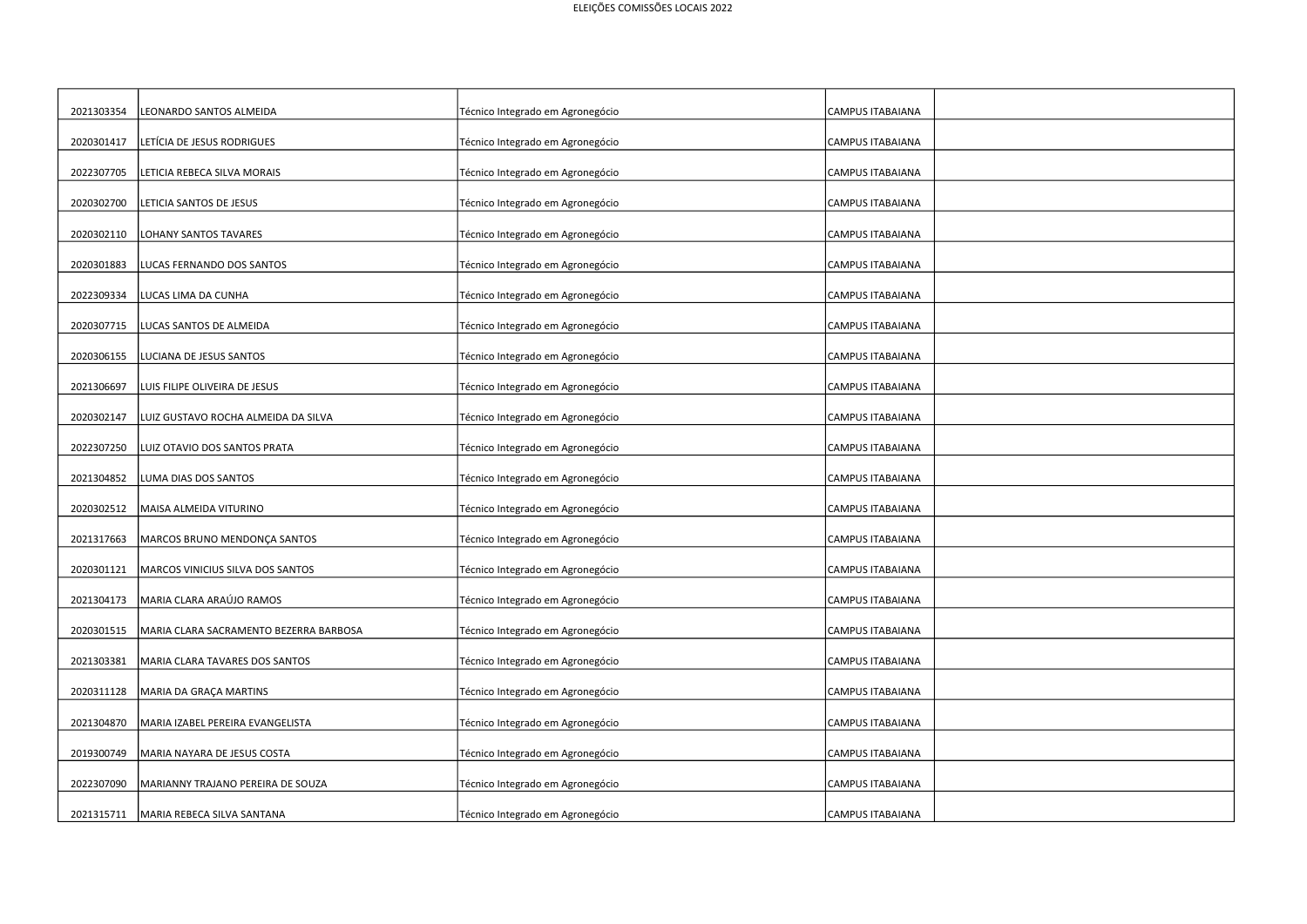| 2021303461 | MARINA SANTOS SANTANA              | Técnico Integrado em Agronegócio | CAMPUS ITABAIANA        |
|------------|------------------------------------|----------------------------------|-------------------------|
| 2021303390 | MAURICIO CARDOSO DA COSTA          | Técnico Integrado em Agronegócio | CAMPUS ITABAIANA        |
| 2020307822 | MELISSA OLIVEIRA DE MELO           | Técnico Integrado em Agronegócio | CAMPUS ITABAIANA        |
| 2022307142 | MILENA DOS SANTOS                  | Técnico Integrado em Agronegócio | CAMPUS ITABAIANA        |
| 2021304861 | MILENA FLORESTA DE OLIVEIRA CUNHA  | Técnico Integrado em Agronegócio | CAMPUS ITABAIANA        |
| 2021301064 | MYLENA DE OLIVEIRA SOUZA           | Técnico Integrado em Agronegócio | CAMPUS ITABAIANA        |
| 2021303407 | MYRELLA DO ESPIRITO SANTO SILVA    | Técnico Integrado em Agronegócio | <b>CAMPUS ITABAIANA</b> |
|            | 2017111640220 NATALI SANTOS SOUZA  | Técnico Integrado em Agronegócio | CAMPUS ITABAIANA        |
| 2020310087 | NAYRA FERNANDA BARRETO DOS SANTOS  | Técnico Integrado em Agronegócio | <b>CAMPUS ITABAIANA</b> |
| 2021303416 | PAULO LEVI SANTOS NASCIMENTO       | Técnico Integrado em Agronegócio | <b>CAMPUS ITABAIANA</b> |
| 2020305980 | PÉROLA ANDRADE SANTOS SANTANA      | Técnico Integrado em Agronegócio | <b>CAMPUS ITABAIANA</b> |
| 2022306870 | PIETRA SILVA OLIVEIRA              | Técnico Integrado em Agronegócio | CAMPUS ITABAIANA        |
| 2021305199 | RAFAEL DE SANTANA MACEDO           | Técnico Integrado em Agronegócio | <b>CAMPUS ITABAIANA</b> |
| 2021303425 | RAFAELL NASCIMENTO ANDRADE         | Técnico Integrado em Agronegócio | <b>CAMPUS ITABAIANA</b> |
| 2022302342 | RAIANE SANTOS FONSECA              | Técnico Integrado em Agronegócio | CAMPUS ITABAIANA        |
| 2021316530 | RAYSSA ARAUJO PASSOS               | Técnico Integrado em Agronegócio | <b>CAMPUS ITABAIANA</b> |
| 2020301088 | REBERTH FONTES SILVA               | Técnico Integrado em Agronegócio | CAMPUS ITABAIANA        |
| 2022303297 | ROBSON DOS SANTOS OLIVEIRA         | Técnico Integrado em Agronegócio | CAMPUS ITABAIANA        |
| 2020303064 | RUTH STEFANY DA SILVA LINHARES     | Técnico Integrado em Agronegócio | <b>CAMPUS ITABAIANA</b> |
| 2020306093 | SANDRIELE DE OLIVEIRA BARBOSA      | Técnico Integrado em Agronegócio | <b>CAMPUS ITABAIANA</b> |
| 2022303635 | SARA MARIA SILVA LIMA DE MELO      | Técnico Integrado em Agronegócio | <b>CAMPUS ITABAIANA</b> |
| 2020301874 | STEPHANNY MARIA DE MENEZES PEREIRA | Técnico Integrado em Agronegócio | <b>CAMPUS ITABAIANA</b> |
| 2019300210 | THAIS SOUZA SANTOS                 | Técnico Integrado em Agronegócio | <b>CAMPUS ITABAIANA</b> |
| 2022303958 | THALYSSA DA CONCEIÇAO BATISTA      | Técnico Integrado em Agronegócio | <b>CAMPUS ITABAIANA</b> |